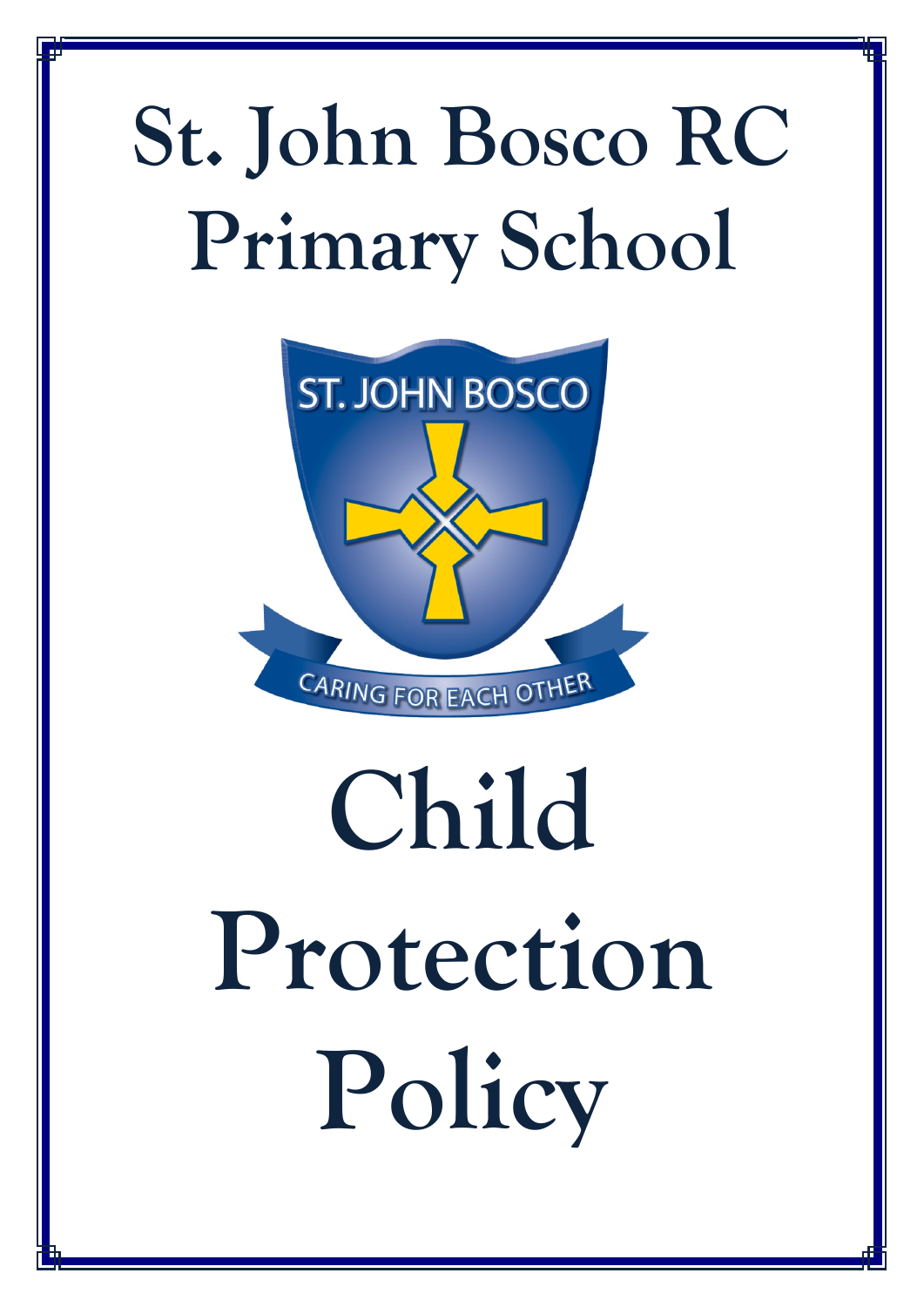# **CONTENTS**

## **Policy**

Mission Statement

### **Sections**

- 1. Purpose and Aim
- 2. Introduction
- 3. Framework and Legislation
- 4. Roles and Responsibilities of all Staff
- 5. The Designated Safeguarding Lead
- 6. Role of the Designated Safeguarding Lead
- 7. Responsibilities of St. John Bosco RC Primary School's Governing Body
- 8. Information for Parents
- 9. Actions where there are concerns about a child
- 10.Safe Schools/Safe Staff
- 11.Legislation Information
- 12.Review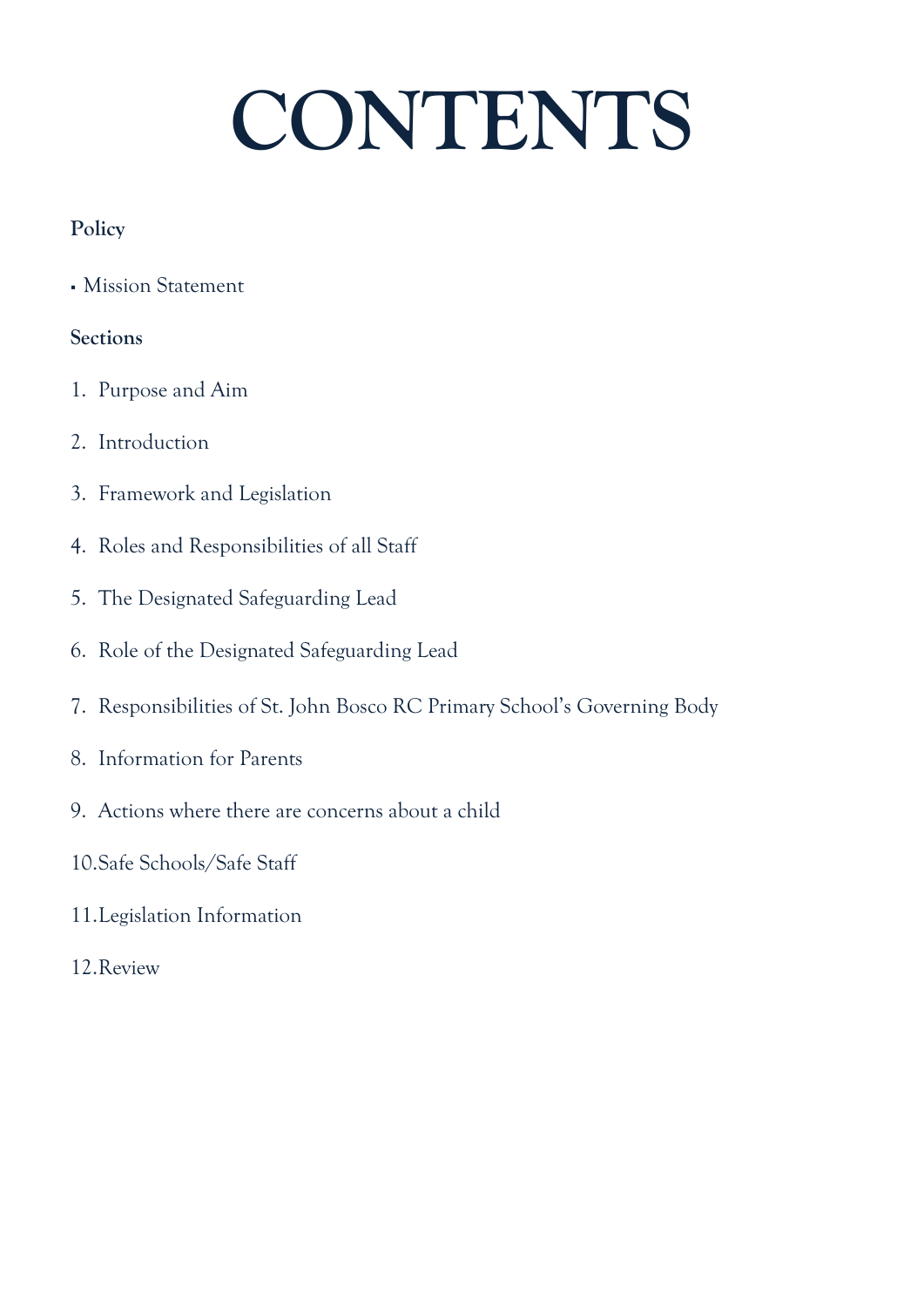#### **ST. JOHN BOSCO RC PRIMARY SCHOOL CHILD PROTECTION POLICY**

#### **PURPOSE AND AIM**

St. John Bosco RC Primary School's whole-school Child Protection Policy aims to provide clear direction to staff and others about expected codes of behaviour in dealing with Child welfare concerns. The policy also aims to make explicit the school's commitment to the development of good practice and sound procedures to keep children safe in our school. This policy recognises that abuse can occur in all communities and contexts and that all staff have a responsibility and the opportunity to support children, in sharing concerns and worries in school to feel safe. The whole school culture of vigilance in St. John Bosco RC Primary School creates a safe space where children are supported, listened to and valued in what they choose to share and that ALL staff act immediately with the necessary level of intervention to create the most effective outcome for every individual child.

The purpose of the policy is, therefore, to ensure that our children's welfare is of paramount importance, early and additional help is offered to prevent escalation and where Child Protection concerns are identified referrals are handled sensitively, professionally and in ways that support the needs of the child's well-being.

Governors and staff are committed within St. John Bosco RC Primary School to keeping children safe by safeguarding and promoting the welfare of children in our care through all our policies, procedures and practices. We expect all our pupils' parents and visitors to share this commitment and understanding.

#### **INTRODUCTION**

St. John Bosco RC Primary School fully recognises the contribution it can make to keeping children safe and supporting the pupils in its care. There are four main elements to St. John Bosco RC Primary School's Child Protection Policy:

- 1. **Prevention** (positive school atmosphere, careful and vigilant teaching, pastoral care, support to pupils, providing good adult role models and the identification of early and additional support/services to children and families and recognising and reducing risks to children including harassment, bullying, victimisation, exploitation, radicalisation and issues such as Honour Based Violence, Female Genital Mutilation and Forced Marriage).
- 2. **Protection** (following agreed procedures, ensuring all staff respond appropriately and sensitively to child protection concerns and that every member of staff has regular training and updates at least annually and are supported to refer their concerns to the Designated Safeguarding Lead Mrs D. Prayle, or Deputy Designated Safeguarding Lead, Ms L. Peart or the Integrated Contact and Referral Team (CSN 0191 520 5560) directly IF NECESSARY. In certain specific cases such as Female Genital Mutilation (Mandatory reporting of FGM from October 2015), Radicalisation or Forced Marriage there are SPOCS/named teams and individuals within the police who can be contacted).
- 3. **Reconsideration** (following and challenging the progress of new referrals and existing cases to ensure that individual cases are reconsidered if there remains no improvement to a child's circumstances).
- 4. **Support** (to pupils and school staff and to children who may be vulnerable due to their individual circumstances )

All staff have the added responsibility of recognising that there may be children with additional vulnerability who remain at higher risk of harm or abuse because of their existing vulnerability. All school and college staff should be particularly alert to the potential need for early help for a child who:

- is disabled and has specific additional needs
- has special educational needs (whether or not they have a statutory Education, Health and Care Plan)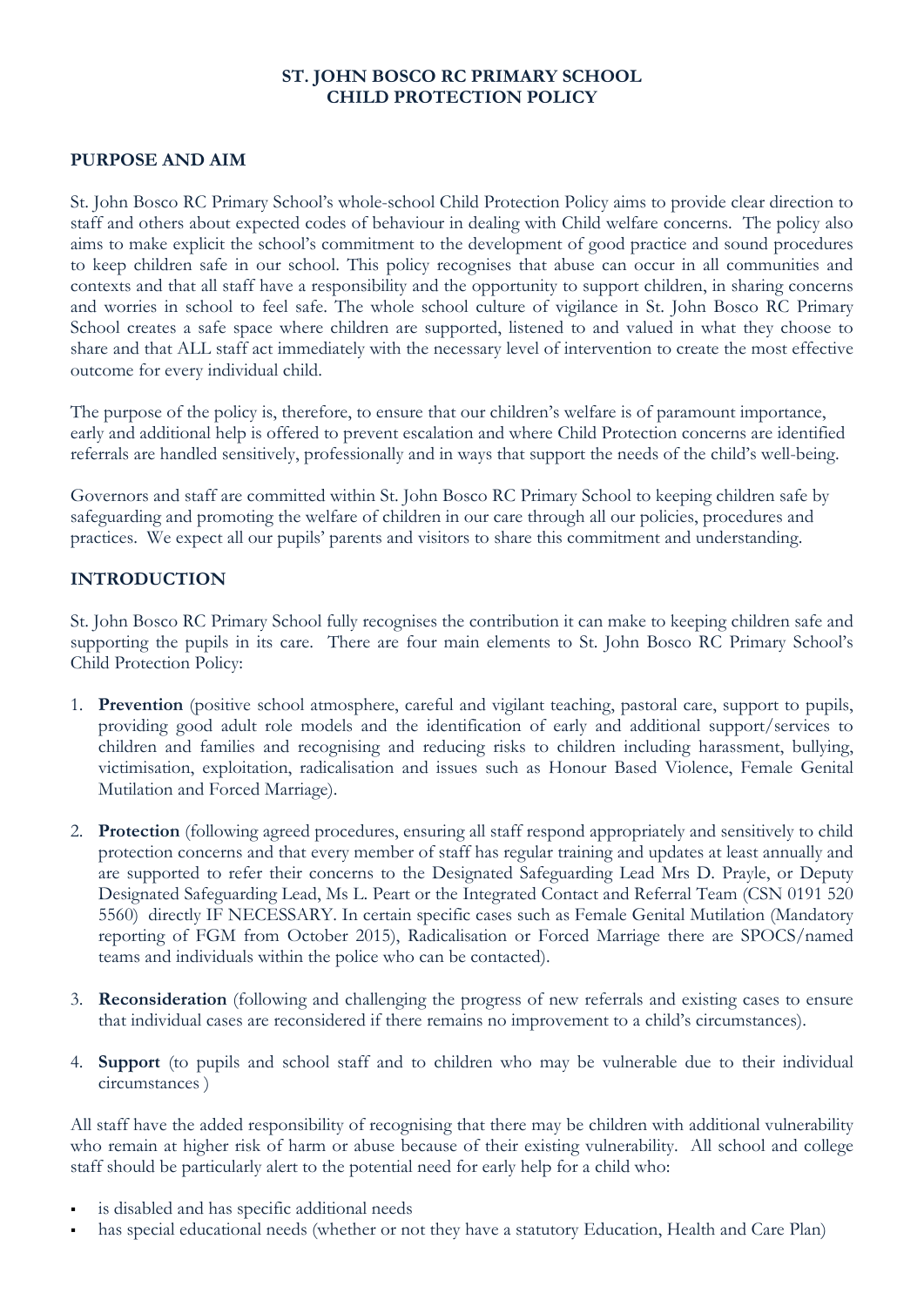- is a young carer
- is showing signs of being drawn in to anti-social or criminal behaviour, including gang involvement and association with organised crime groups
- is frequently missing/goes missing from care or from home
- is at risk of modern slavery, trafficking or exploitation
- is at risk of being radicalised or exploited
- is in a family circumstance presenting challenges for the child, such as drug and alcohol misuse, adult mental health issues and domestic abuse
- is misusing drugs or alcohol themselves
- has returned home to their family from care
- is a privately fostered child

#### **(KCSIE 2018)**

All staff have a responsibility to recognise child abuse, neglect and peer on peer abuse in its many forms. Additional guidance on how our school supports the following areas of additional need or harm are provided in the hyperlinked documents in Appendix 1 of this Child Protection Policy and includes the full list taken from Keeping Children Safe in Education 2018 pages 87 and 88. Where the school has created an additional school policy because of any specific area of need this is to be read in conjunction with this Child Protection Policy.

Broadly the areas taken from Keeping Children Safe in Education, 2018 Annex A, include

- Children in the court system
- Children missing from education
- Children with family members in prison
- Child Sexual Exploitation
- Child Criminal Exploitation County Lines
- Domestic Abuse
- Homelessness
- So called 'Honour Based Violence' inclusive of Female Genital Mutilation, Forced Marriage and practises such as Breast Ironing.
- Preventing Radicalisation
- Peer on Peer Abuse
- Sexual Violence and Sexual Harassment
- Additional advice and support

#### **(KCSIE 2018)**

#### **AS STATED THE FULL LIST OF ADDITIONAL ADVICE AND SUPPORTIVE HYPERLINKS CAN BE FOUND IN APPENDIX 1 OF THIS POLICY**

In the event of any of the above issues being recognised, information should be shared directly with the Designated Safeguarding Leads which will result in the situation being recorded, evaluated and support offered in school or the pupil/s being referred to specific services.

#### **This policy applies to St. John Bosco RC Primary School's whole workforce.**

#### **FRAMEWORK AND LEGISLATION**

No school operates in isolation. Keeping children safe from significant harm is the responsibility of all adults especially those working with children. The development of appropriate procedures and the monitoring of good practice are the responsibilities of Sunderland Local Safeguarding Children Board (to be replaced by the Safeguarding Partner arrangements) which includes the partnership of several agencies who work with Children and families across the City.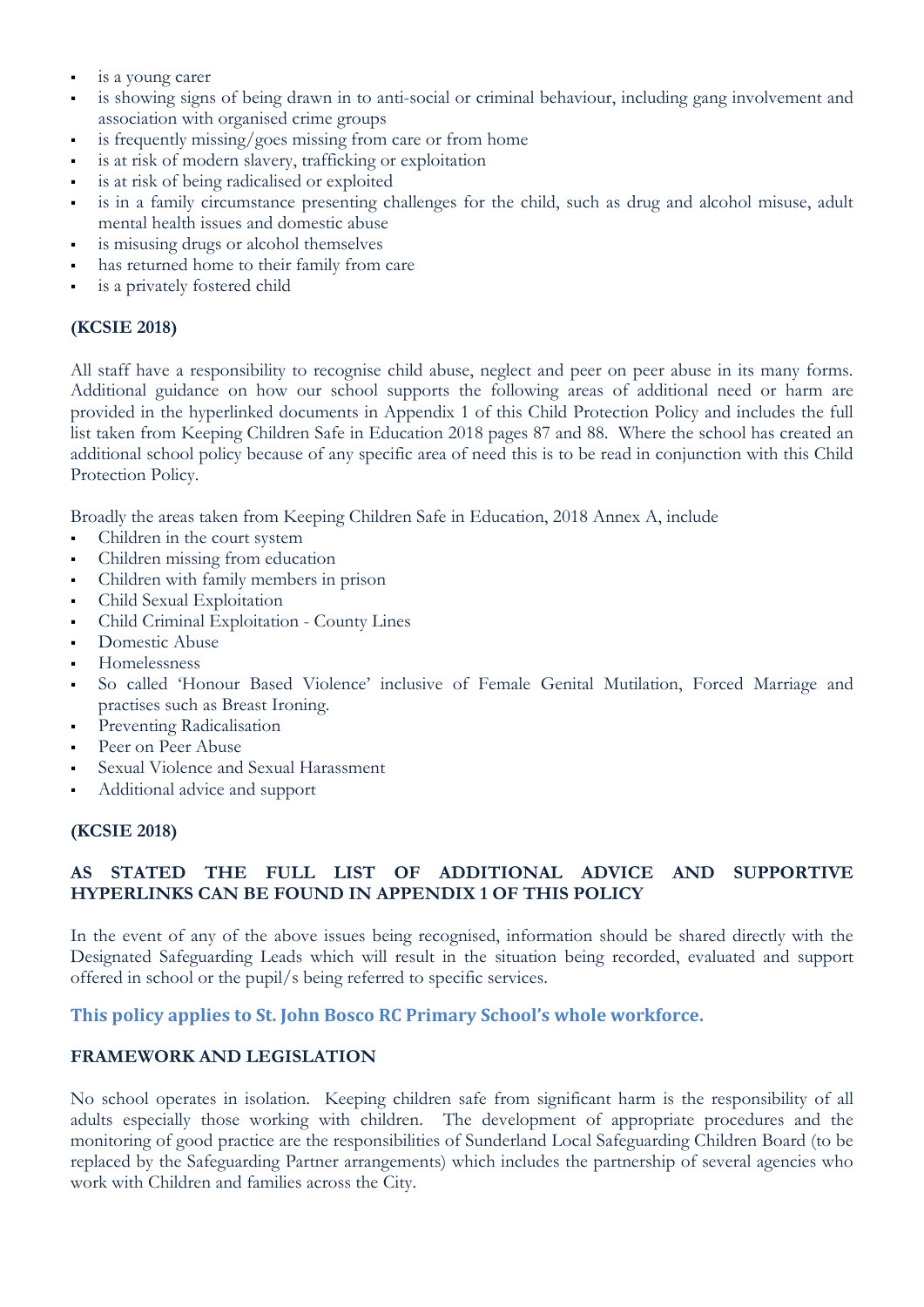St. John Bosco RC Primary School is committed to keeping children safe and safeguarding all children in accordance with Child Protection: Sunderland Local Safeguarding Children Board procedures [www.sunderlandscb.com](http://www.sunderlandscb.com/) (to be replaced by the Safeguarding Partner arrangements) and partner agencies in all cases where there is a concern about significant harm.

Significant Harm is defined in The Children's Act 1989 as the ill-treatment (including sexual abuse and physical abuse) or the impairment of health (physical or mental) or development (physical, intellectual, emotional, social or behavioural) as compared to a similar child.

**Note**: harm now includes the impairment of a child's health or development as a result of witnessing the ill treatment of another person *(Adoption and Children Act 2002)*

Local Authorities have a duty to investigate (under S47 of the Children Act 1989). Where a Local Authority is informed that there is a child who is living, or is found, in their area and they have reasonable cause to suspect that child is suffering or is likely to suffer significant harm they must make such enquiries as necessary to promote or safeguard the child's welfare. Together for Children through the Integrated Contact and Referral Team undertakes this responsibility on behalf of the Local Authority once a referral has been made.

Keeping Children Safe in Education September 2016 contains information on what schools and colleges **should** do and sets out the legal duties with which schools and colleges **must** comply. It should be read alongside Working Together to Safeguard Children 2015 which applies to all schools, including maintained nursery schools. The Children Act 1989 sets out the legal framework.

#### **ROLES AND RESPONSIBILITIES FOR ALL STAFF**

Safeguarding and promoting the welfare of children is defined for the purposes of this policy as: protecting ALL children from maltreatment and abuse; (including in addition to the four categories of harm, issues such as child sexual exploitation (CSE), Honour Based Violence (HBV) inclusive of Female Genital Mutilation (FGM) and Forced Marriage, preventing radicalisation and extremism, harassment, bullying and victimisation) preventing impairment of children's health or development; ensuring that children grow up in circumstances consistent with the provision of safe and effective care; and taking action to enable all children to have the best outcomes. This includes everyone under the age of 18.

Everyone who comes into contact with children and their families has a role to play in safeguarding children. Due to the regular contact with children all staff at St. John Bosco RC Primary School have, we hold a particularly important role in safeguarding as we are in a position to identify concerns early, provide help for children and to prevent concerns from escalating. Children can make disclosures or show signs of abuse at any time and to any individual and safeguarding incidents can occur within schools. Therefore it is important that ALL staff:

- Ensure that they listen to and reflect on the voice of the child at ALL times and take seriously any concerns raised to them by a child.
- Ensure that they report ANY concerns of harm to any child to the Designated Safeguarding Lead immediately. (However, ALL staff can refer their concerns directly to the Integrated Contact and Referral Team if necessary and the police in the stated incidents above. They should inform the Designated Safeguarding Lead as soon as possible if they have reported concerns directly).
- Ensure that they immediately share with the Designated Safeguarding Lead information shared with them by a child or directly observed/witnessed and record it. This could include sharing information on behalf of the Designated Safeguarding Lead with other agencies. All discussions, decisions and reasons for them should be recorded in writing adhering to St.John Bosco School's Recording and Information Sharing Policy/ Procedure.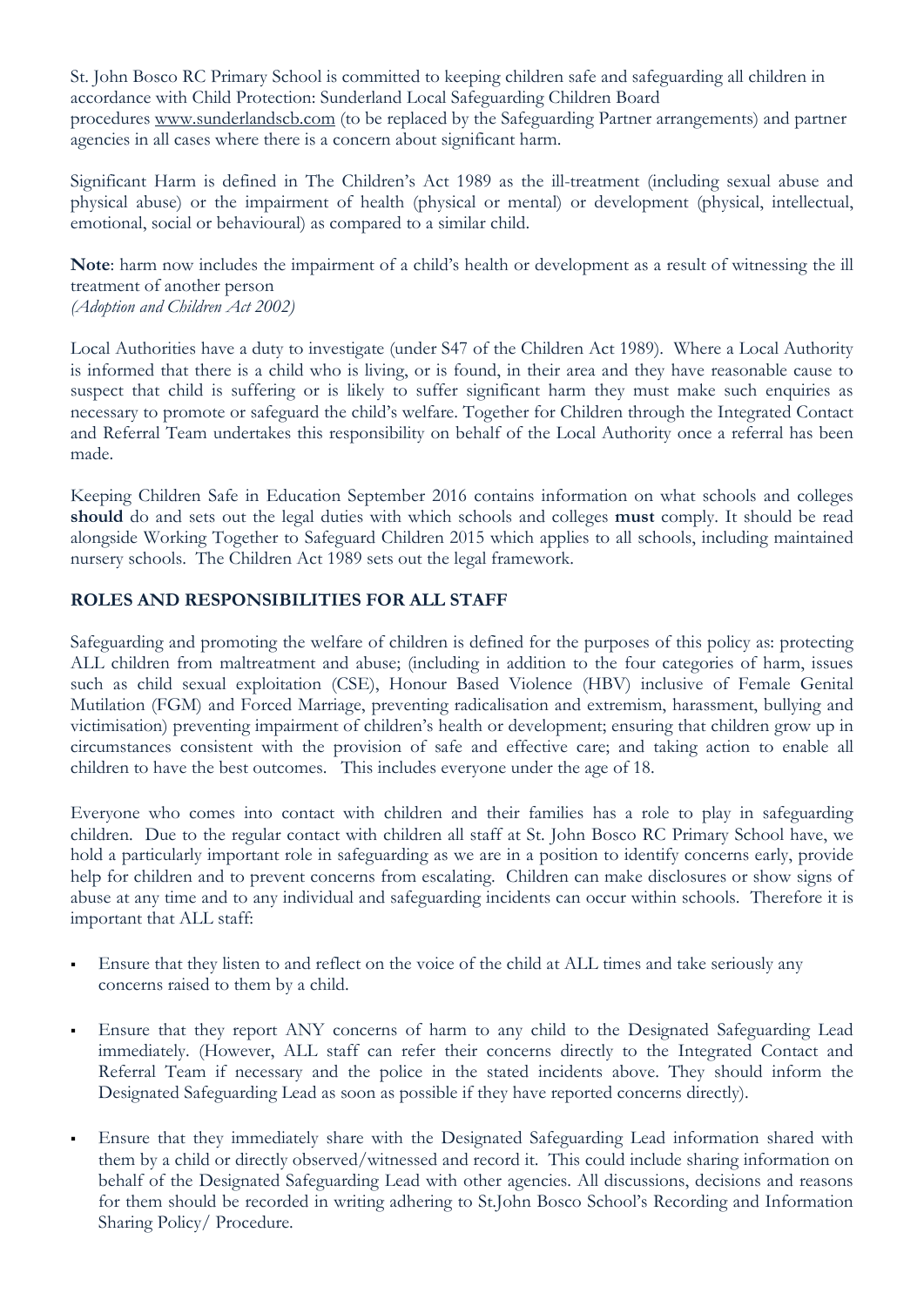- Ensure that they maintain an attitude **of 'it could happen here'** and report any concerns regarding the behaviour of a child/an adult/staff member in school directly to the Designated Safeguarding Lead/Headteacher.
- Ensure that they feel able to raise concerns about poor or unsafe practices of staff and potential failures in the school's safeguarding regime through whistleblowing procedures and the staff behaviour/code of conduct policy.
- Ensure that they attend regular formal training/updates at least annually to support them in recognising the signs and symptoms of abuse, particularly in support of early identification of needs of children to prevent an escalation of need or risk to the child.
- Ensure from the 1<sup>st</sup> July 2015 for schools, (or 18th September 2015 for Colleges) that under the Counter Terrorism and Security Act, April 2015, that the school has 'due regard to Prevent' and to assess risk of children and young people being radicalised drawn into extremism (based upon potential risks in local area and that clear protocols are in place for all visitors so that their views are appropriate and not an opportunity to influence others).
- Ensure from October 2015 that there is mandatory reporting to the police in all cases where teachers discover that an act of FGM appears to have been carried out.
- Ensure that they understand through online safety training the additional risks for pupils online and continue to promote the School's Online Safety Policy in the protection of all pupils. This includes the management of 3G and 4G internet access via children's own mobile phones or electronic devices which can allow them unlimited access to the internet without any restrictions using their own data allowance. It should be clear in every school's online safety policy, the expectations of pupils regarding their own devices whilst on school site and the consequences of any evidence of inappropriate use of the internet.
- Ensure that they remain vigilant whilst visitors are on site and continue to promote the school's commitment to keeping children safe through reminding visitors and parents of the school's appropriate use of personal mobile phones/devices whilst they are on school premises. This includes staff understanding and adhering to the Staff Behaviour Policy inclusive of use of mobile phones and electronic devices.

St. John Bosco RC Primary School will work with social care, the police, health services and other services to promote the welfare of children and protect them from harm.

#### **THE DESIGNATED SAFEGUARDING LEAD**

St. John Bosco RC Primary School has appointed from our SLT Mrs L. Peart to be our Designated Safeguarding Lead. This person has the overall responsibility for safeguarding and child protection and has the appropriate authority and training to undertake such a role and is able to provide advice and support to other staff on child welfare and child protection matters. This person is able to take part in strategy discussions and inter agency meetings and to support other trained staff to do so as well as contribute to the assessment of children.

*(KCSIE 2018).*

#### **Role of the Designated Safeguarding Lead and Deputy Designated Safeguarding Lead**

At St. John Bosco School we have appointed a Deputy Designated Lead who is part of the safeguarding team working alongside the Designated Safeguarding Lead. The Deputy is trained to the same standard as the Designated Safeguarding Lead. Whilst the activities of the Designated Safeguarding Lead can be delegated to appropriately trained deputies the ultimate LEAD RESPONSIBILITY for child protection will not be delegated and remains with the Designated Safeguarding Lead.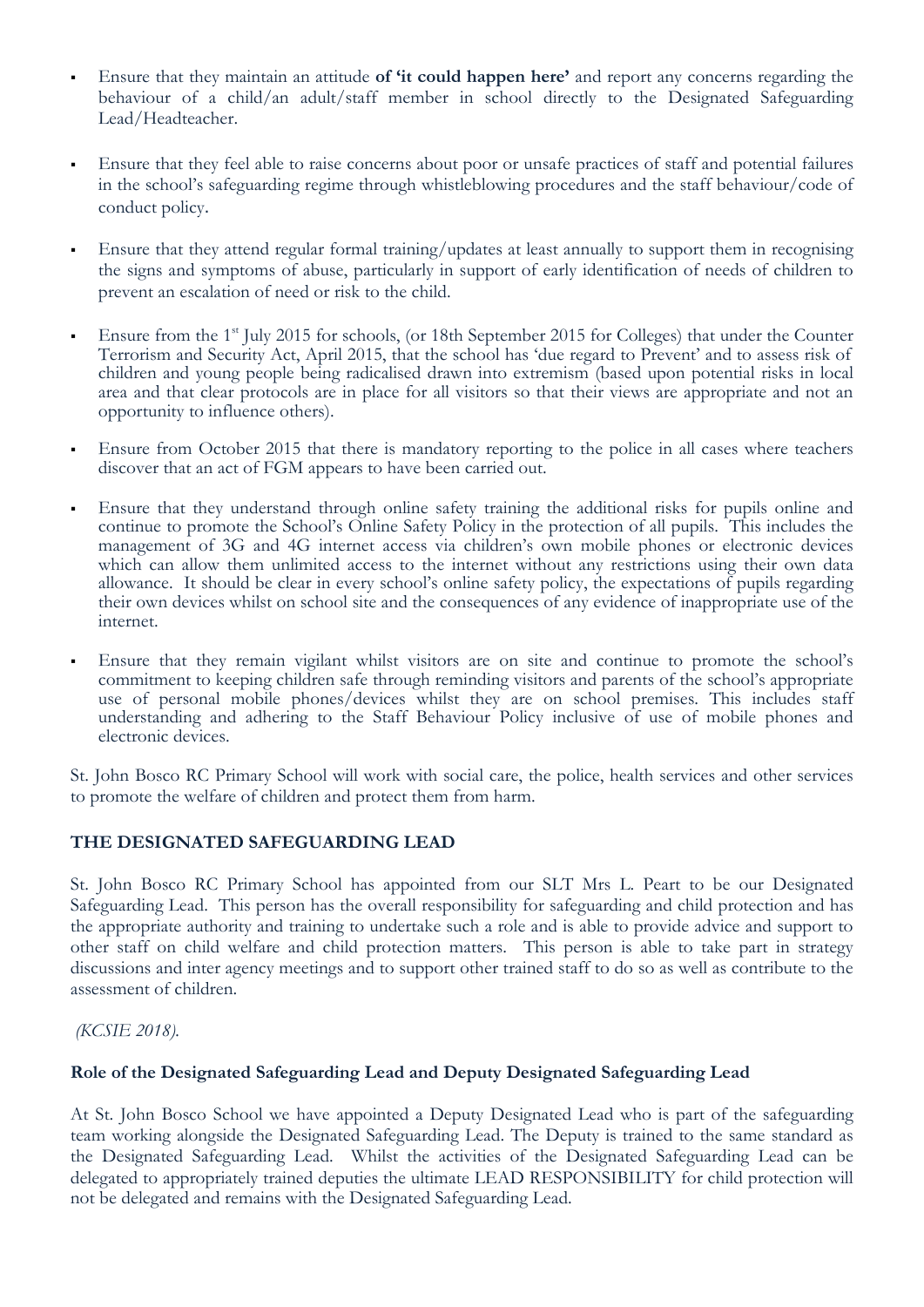The Designated Safeguarding Lead has a very detailed role, (see below). However, if there is an IMMEDIATE safeguarding concern and the Designated Safeguarding Leads are unavailable please seek immediate support via the Integrated Contact and Referral Team (0191 561 7007).

The broad areas of responsibility for the Designated Safeguarding Leads are identified here:

#### **Manage referrals**

- Refer cases of suspected abuse to the Integrated Contact and Referral Team.
- Support staff who make referrals to the Integrated Contact and Referral Team.
- Refer cases to the Channel programme where there is a radicalisation concern as required.
- Support staff who make referrals to the Channel programme.
- Refer cases where a person is dismissed or left due to risk/harm to a child to the Disclosure and Barring Service as required.
- Refer cases where a crime may have been committed to the Police as required (including Sexual Exploitation (MSET lead) or Female Genital Mutilation and Forced Marriage).

#### **Work with others**

- Act as a point of contact with the three safeguarding partners.
- Liaise with the Headteacher or Principal to inform them of issues, especially ongoing enquiries under section 47 of the Children Act 1989 and police investigations.
- As required liaise with the case manager (Headteacher, Principal, or where the Headteacher or Principal is the subject of the allegations the Chair of Governors, Chair of Management Committee or Proprietor of an Independent School) and the Designated Officer through Together for Children, operating on behalf of the Local Authority for child protection concerns (all cases which concern a staff member).
- Liaise with staff (especially pastoral support staff, school nurses, IT Technicians and the SENDCO on matters of safety and safeguarding (including online and digital safety) and when deciding whether to make a referral by liaising with relevant agencies.
- Act as a source of support, advice and expertise for all staff on matters of safety and safeguarding.

#### **Undertake Training**

The Designated Safeguarding Lead and Deputy should receive appropriate training updated every two years. They should undertake Prevent awareness raising and in addition to the formal training, their knowledge and skills should be refreshed (this might be via e-bulletins, meeting other Designated Safeguarding Leads, or taking time to read and digest safeguarding developments) at regular intervals, as required, and at least annually, so they:

- Understand and keep up with any developments to their role
- Understand the assessment process for providing early help and intervention, for example through locally agreed common and shared assessment processes such as early help assessments.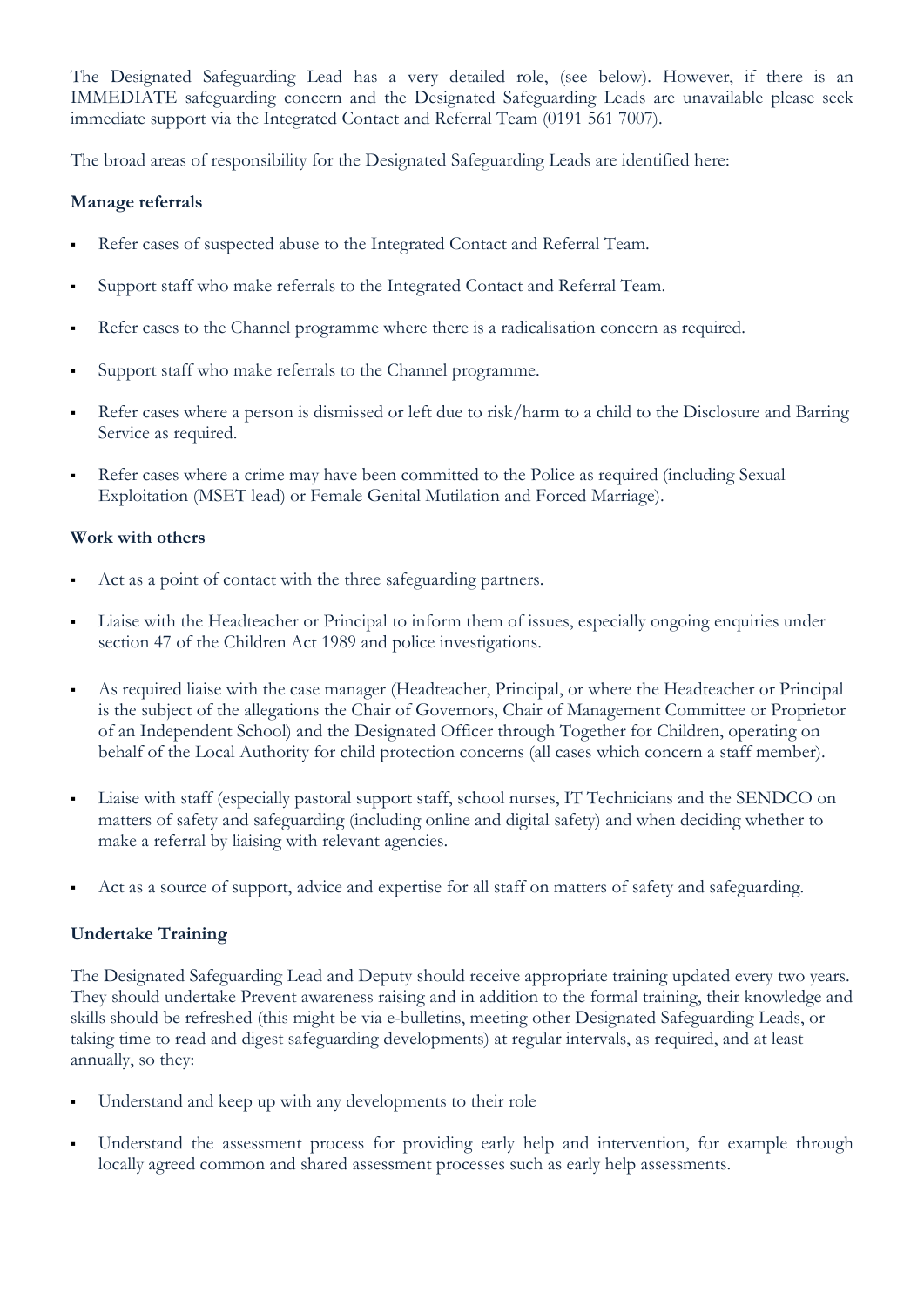- Have a working knowledge of how local authorities conduct a child protection case conference and a child protection review conference and be able to attend and contribute to these effectively when required to do so.
- Ensure each member of staff has access to, and understands, the school or colleges Child Protection Policy and procedures, especially new and part time staff.
- Are alert to the specific needs of children in need, those with special educational needs and young carers.
- Understand relevant data protection legislation and regulations, especially the Data Protection Act 2018 and the General Data Protection Regulation.
- Understand the importance of information sharing, both within the school and college, and with the three safeguarding partners, other agencies, organisations and practitioners.
- Are able to keep detailed, accurate and secure, written or electronic records of concerns and referrals.
- Understand and support the school or college with regards to the requirements of the Prevent duty and be able to provide advice and support to staff on protecting children from the risk of radicalisation.
- Are able to understand the unique risks associated with online safety and be confident that they have the relevant knowledge and up to date capability required to keep children safe whilst they are online at school or college.
- Can recognise the additional risks that children with SEN and disabilities (SEND) face online, for example, from online bullying, grooming and radicalisation and are confident they have the capability to support SEND children to stay safe online.
- Obtain access to resources and attend any relevant or refresher training courses.
- Encourage a culture of listening to children and taking account of their wishes and feelings, among all staff, in any measures the school or college may put in place to protect them.

#### **Raise Awareness**

The Designated Safeguarding Lead should ensure the school or college's policies are known understood and used appropriately:

- Ensure the school or colleges Child Protection Policy is reviewed annually (as a minimum) and the procedures and implementation are updated and reviewed regularly, and work with governing bodies or proprietors and the workforce in this regard to ensure its effectiveness. This includes ensuring that all staff receive the policy on their induction.
- Ensure the Child Protection Policy is available publicly and parents are aware of the fact that referrals about suspected abuse or neglect may be made and the role of the school or college in this.
- Link with the Sunderland Safeguarding Children Board (to be replaced by the Safeguarding Partner arrangements) to make sure staff are aware of training opportunities and the latest local policies on safeguarding.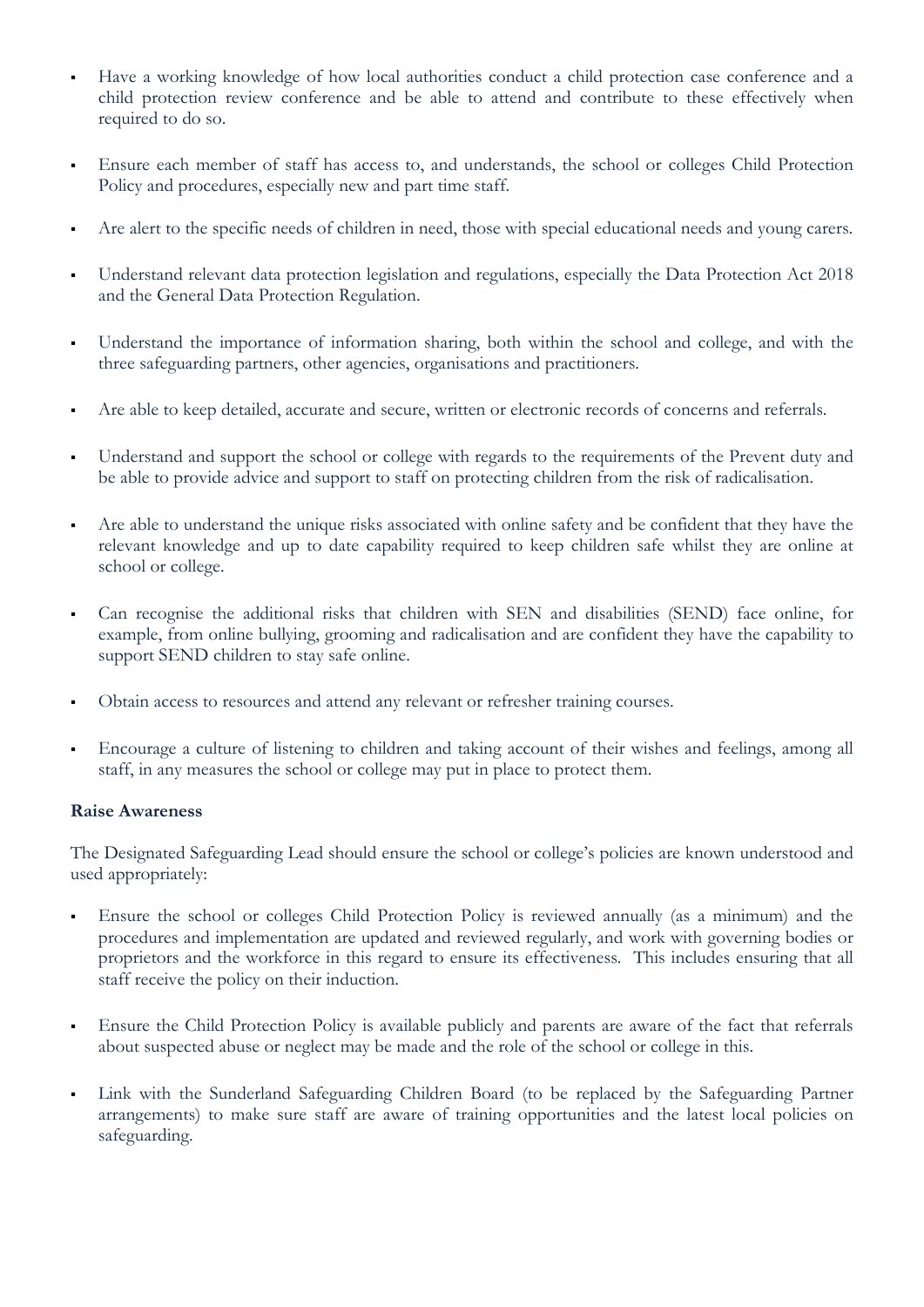#### **Child Protection File**

- Where children leave the school or college ensure their child protection file is transferred appropriately for any new school or college as soon as possible but transferred separately from the main pupil file. Ensuring secure transit and confirmation of receipt. This may be through an electronic system.
- Receiving schools and colleges should ensure key staff such as Designated Safeguarding Leads and SENCOs or the named person with oversight for SEN in colleges, are aware as required.
- In addition to the child protection file, the Designated Safeguarding Lead will also consider if it would be appropriate to share any information with the new school or college in advance of a child leaving. For example, information that would allow the new school or college to continue supporting victims of abuse and have that support in place for when the child arrives.

#### **Availability**

- During term time the Designated Safeguarding Lead (or a deputy) should always be available (during school or college hours) for staff in the school or college to discuss any safeguarding concerns.
- Whilst generally speaking the Designated Safeguarding Lead (or deputy) would be expected to be available in person, it is a matter for individual schools and colleges, working with the Designated Safeguarding Lead, to consider whether in exceptional circumstances availability via phone and or Skype or other such mediums is acceptable.
- The designated safeguarding lead and school should arrange adequate and appropriate cover arrangements for any out of hours/out of term activities.

#### Taken from Keeping Children Safe in Education, 2018: Annex B

#### **Designated Safeguarding Lead's will:**

- Ensure each member of staff has access to and understands the school's suite of safeguarding policies particularly the Child Protection Policy and the Staff Behaviour Policy, especially new or part-time staff who may work with different establishments.
- Be aware of all school excursions and residentials and clarify with educational visit co-ordinator/group leader(s) their role and responsibility in connection with safeguarding/child protection.
- Ensure a whole school policy about managing behaviour and discipline including the use of reasonable force, is in place. There are circumstances when it is appropriate for staff in school to use reasonable force to safeguard children. The term 'reasonable force' covers the broad range of actions used by staff that involve a degree of physical contact to control or restrain children. This can range from guiding a child to safety by the arm, to more extreme circumstances such as breaking up a fight or where a young person needs to be restrained to prevent violence or injury. 'Reasonable' in these circumstances means 'using no more force than is needed'. The use of force may involve either passive physical contact, such as standing between pupils or blocking a pupil's path, or active physical contact such as leading a pupil by the arm out of the classroom. When using reasonable force in response to risks presented by incidents involving children with SEN or disabilities or with medical conditions, schools and colleges should in considering the risks carefully recognise the additional vulnerability of these groups. They should also consider their duties under the Equality Act 2010/36 in relation to making reasonable adjustments, non-discrimination and their Public Sector Equality Duty.
- Ensure an effective whole school policy against bullying/cyber-bullying inclusive of measures to prevent all forms of bullying among pupils, is in place.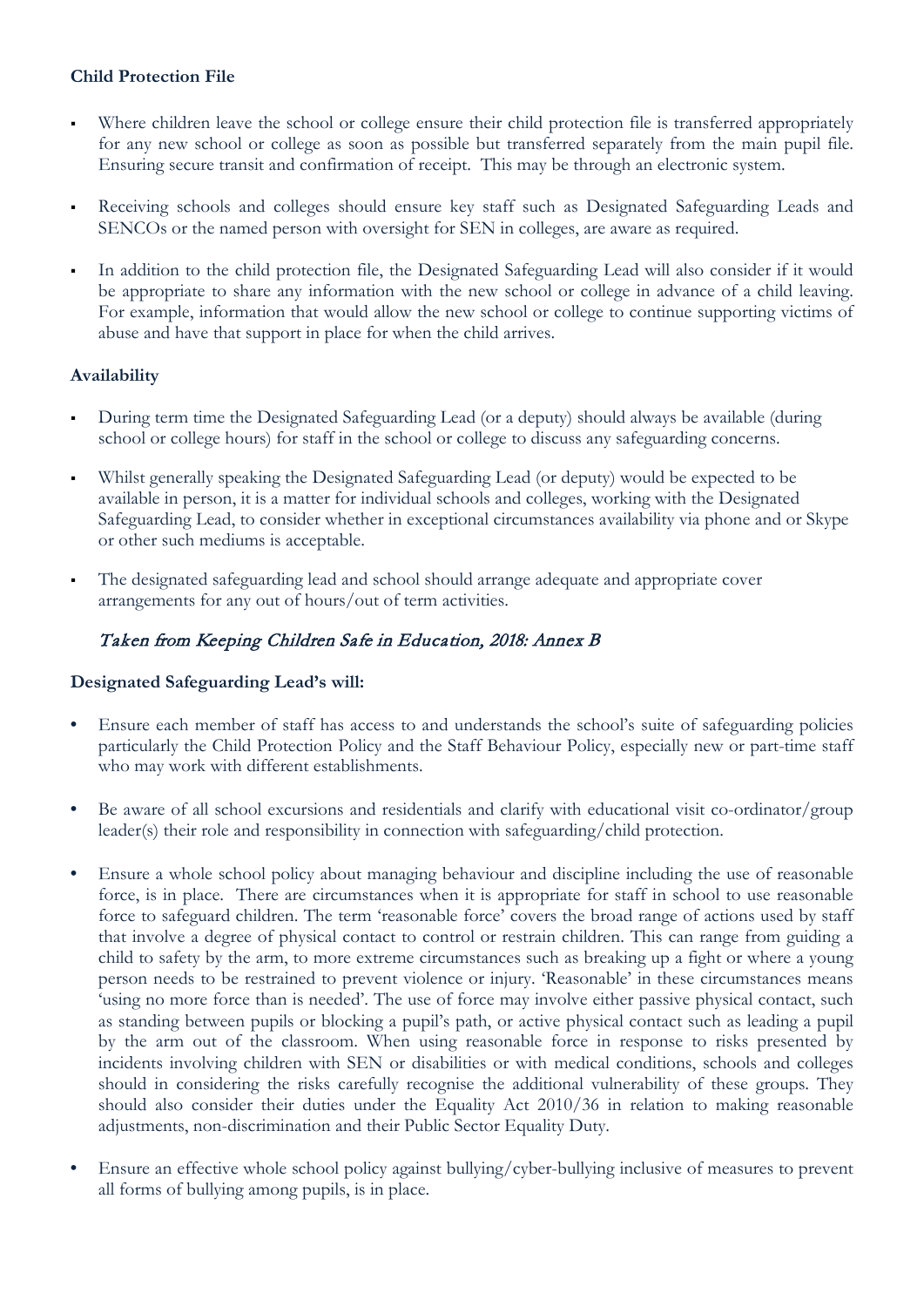- Inform LA/Together for Children of any pupil to be deleted from school admission register and follow missing from education protocols
- Inform the LA/Together for Children of any pupil who fails to attend school regularly, or has been absent without schools permission for a continuous period of 10 days or more.

#### **RESPONSIBILITIES OF ST. JOHN BOSCO RC PRIMARY SCHOOL'S GOVERNING BODY**

At St. John Bosco RC Primary School the senior lead Governor for safeguarding is Mr I. McDonough.

#### **The role of this individual is to:**

- Ensure that the allocation of funding and resource is sufficient to meet the current safeguarding and child protection activity and challenge the safeguarding activity.
- Ensure the self-assessment tool and Designated Safeguarding Lead report demonstrates fully and accurately the safeguarding arrangements and any action to progress areas of weakness or development.
- Ensure that the governing body receives training to clarify their statutory role in keeping children safe to support their quality assurance of those statutory arrangements.
- Ensure that the governing body is aware of the changes from Local Safeguarding Children Board's to Safeguarding Partner arrangements and the need for the school/college to understand their role in effective multi-agency working under the new arrangements.

#### If the Safeguarding Governor is NOT the Chair of Governors the role of the Chair in Safeguarding, is to:

- Ensure that they liaise with Together for Children operating on behalf of the local authority and/or partner agencies on issues of child protection and in the event of allegations of abuse made against the Headteacher, the Principal of a college or proprietor or member of governing body of an independent school.
- Ensure that in the event of allegations of abuse being made against the Headteacher, where the Headteacher is also the sole proprietor of an independent school, allegations should be reported directly to the Designated Officer (DO). Therefore ensuring effective whistleblowing procedures are in place.
- Ensure that the appointed member of the Governing Body for Safeguarding holds the Headteacher to account on all matters involving safeguarding through an effective Child Protection Policy that is embedded and followed by the entire workforce in all of the above raised areas.
- Ensure that all staff undergo safeguarding training at induction and that they receive regular updates.
- Ensure that the school has appropriate filtering and monitoring systems in place for online content (inclusive of 3 and 4G).
- Ensure that children are taught about safeguarding through Personal, Social, Health and Economic Education (PSHE) and/or Sex and Relationships Education.
- Ensure that a designated teacher is appointed to promote the educational achievement of looked after children, including working with the Local Authority's virtual school Headteacher and discuss how pupil premium funding for looked after children will be used.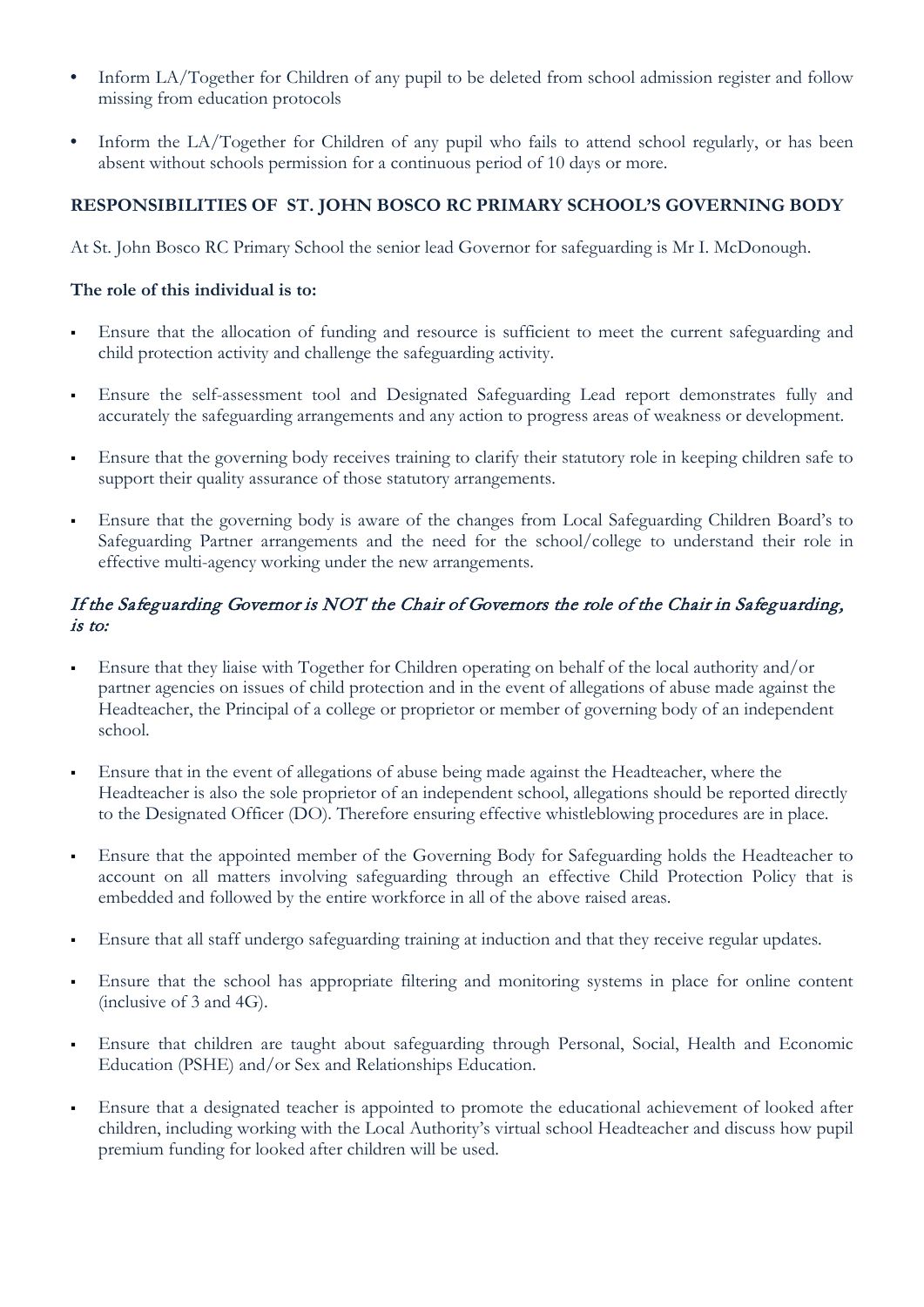#### **INFORMATION FOR PARENTS**

At St. John Bosco RC Primary School, Governors and staff are committed to keeping our children safe and will take any reasonable action to safeguard and promote their welfare. In cases where the school has reason to be concerned that a child maybe suffering significant harm, ill treatment, neglect or other forms of harm, staff have no alternative but to follow Sunderland Safeguarding Children Board procedures (to be replaced by Safeguarding Partner arrangements) and inform the Integrated Contact and Referral Team or police of their concern..

#### **PROCEDURES**

The Designated Safeguarding Lead (or deputy DSL) will be informed immediately by an employee of the school, pupil of the school, parent of the school or other persons, in the following circumstances:

- o *Suspicion that a child is being harmed*
- o *There is evidence that a child is being harmed*

The threshold of significant harm is defined in the Children Act 1989 Section 31 (9) as:

- Ill-treatment
- Impairment of health (as compared to a similar child)

*Note: harm now includes the impairment of a child's health or development as a result of witnessing the ill-treatment of another person (Adoption and Children Act 2002).* 

#### Working together 2018 defines the categories of harm as:

#### **Physical Abuse**

A form of abuse which may involve hitting, shaking, throwing, poisoning, burning or scalding, drowning, suffocating or otherwise causing physical harm to a child. Physical harm may also be caused when a parent or carer fabricates the symptoms of, or deliberately induces illness in a child.

#### **Neglect**

The persistent failure to meet a child's basic physical and/or psychological needs, likely to result in the serious impairment of the child's health or development.

Neglect may occur during pregnancy as a result of maternal substance misuse. Once a child is born, neglect may involve a parent or carer failing to provide adequate food and clothing, shelter including exclusion from home or abandonment, failing to protect a child from physical and emotional harm or danger, failure to ensure adequate supervision including the use of inadequate care-takers, or the failure to ensure access to appropriate medical care or treatment. It may also include neglect of, or unresponsiveness to, a child's basic emotional needs.

#### **Sexual Abuse**

Involves forcing or enticing a child or young person to take part in sexual activities, not necessarily involving a high level of violence, whether or not the child is aware of what is happening. The activities may involve physical contact, including assault by penetration (for example, rape or oral sex) or non-penetrative acts such as masturbation, kissing, rubbing and touching outside of clothing. They may also include non-contact activities, such as involving children in looking at, or in the production of, sexual images, watching sexual activities, encouraging children to behave in sexually inappropriate ways, or grooming a child in preparation for abuse (including via the internet). Sexual abuse is not solely perpetrated by adult males. Women can also commit acts of sexual abuse, as can other children.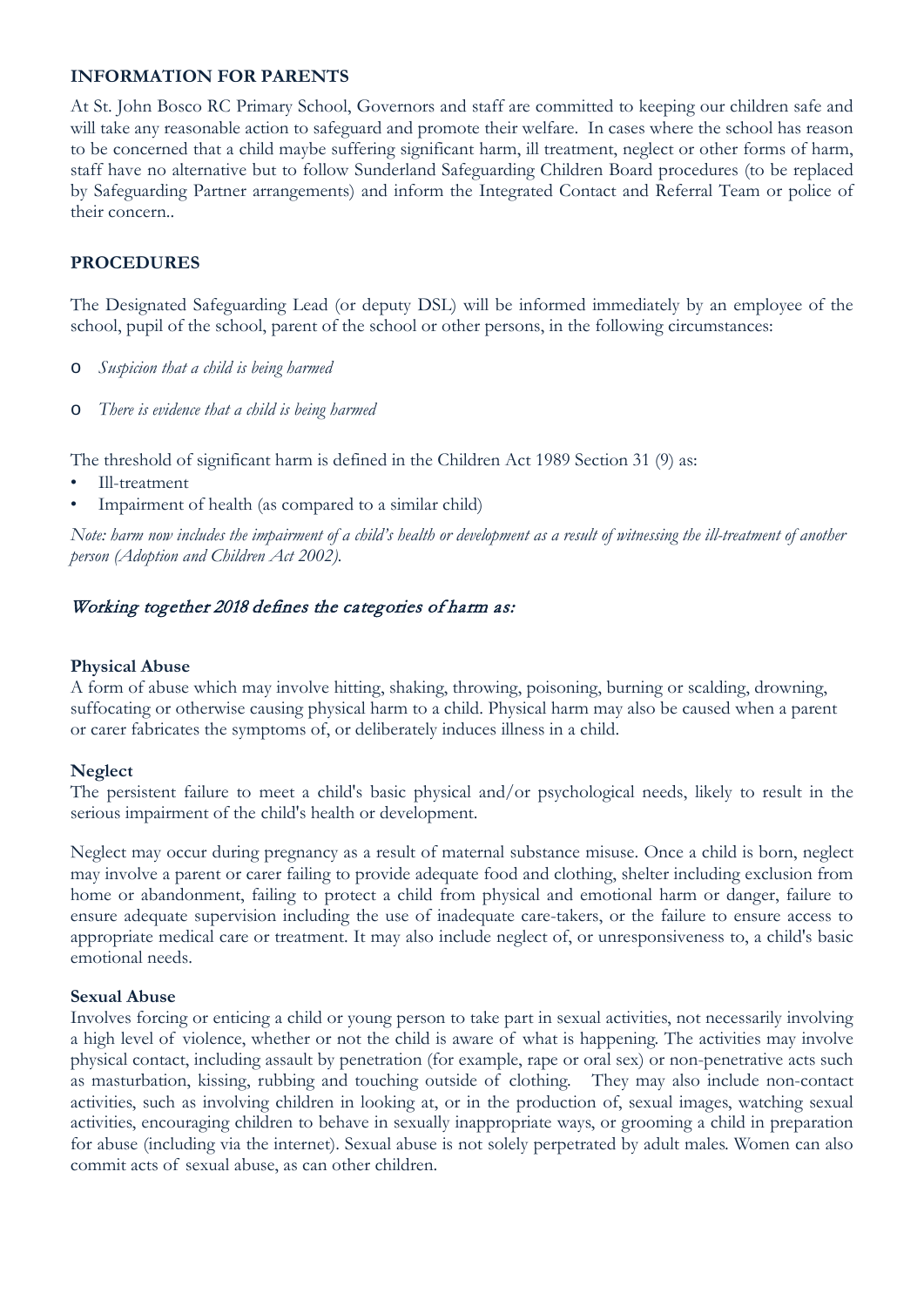#### **Emotional Abuse**

The persistent emotional maltreatment of a child such as to cause severe and persistent adverse effects on the child's emotional development. It may involve conveying to a child that they are worthless or unloved, inadequate, or valued only insofar as they meet the needs of another person. It may include not giving the child opportunities to express their views, deliberately silencing them or 'making fun' of what they say or how they communicate. It may feature age or developmentally inappropriate expectations being imposed on children. These may include interactions that are beyond a child's developmental capability, as well as overprotection and limitation of exploration and learning, or preventing the child participating in normal social interaction. It may involve seeing or hearing the ill-treatment of another. It may involve serious bullying (including cyber bullying), causing children frequently to feel frightened or in danger, or the exploitation or corruption of children. Some level of emotional abuse is involved in all types of maltreatment of a child though it may occur alone.

The Designated Safeguarding Lead will keep a full record of concerns raised and make referrals to the Integrated Contact and Referral Team, if necessary. These records may be either handwritten or electronic but will be stored via a secure system. The Headteacher will be kept informed at all times.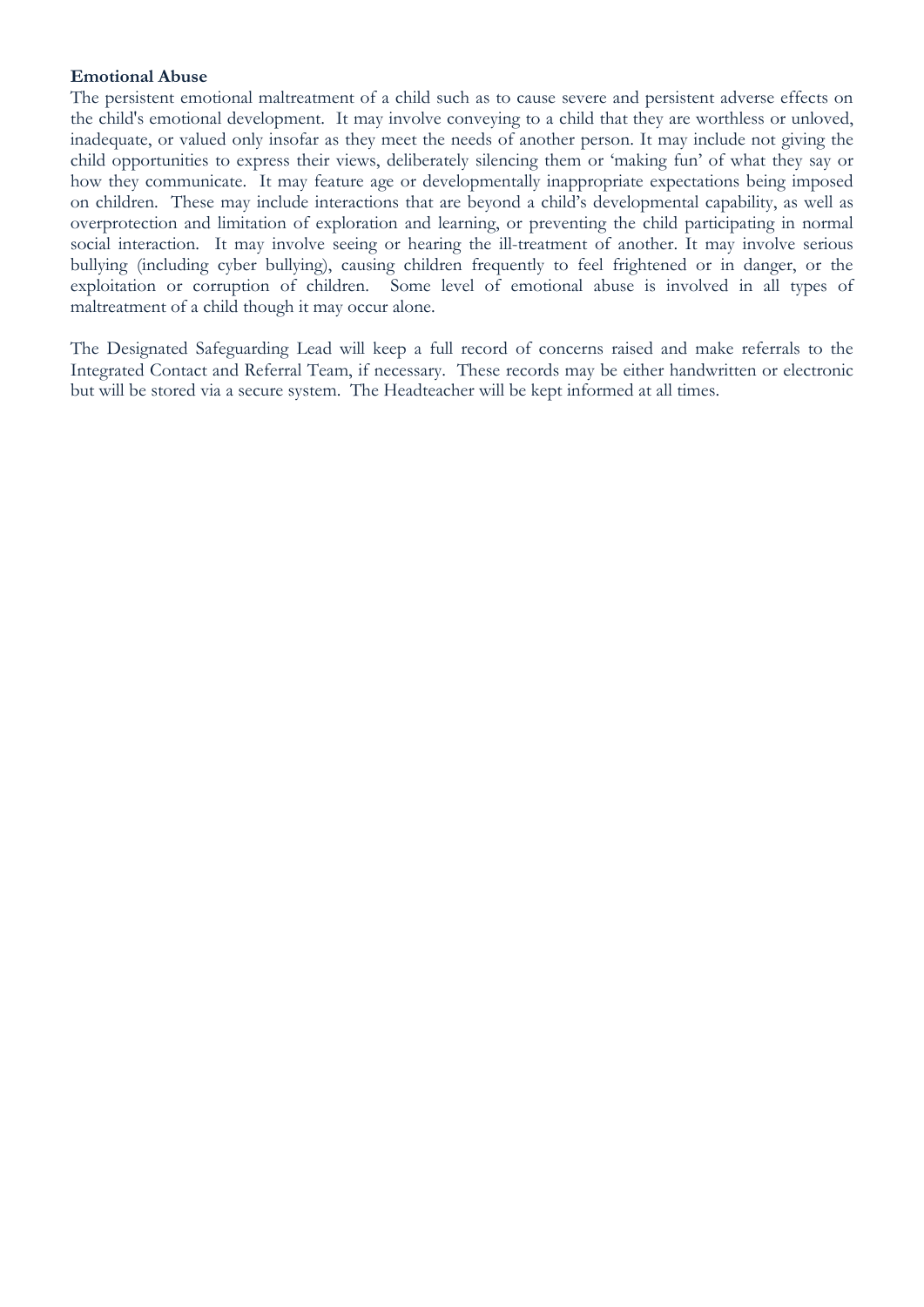#### From KCSIE 2018 page 13

## **Actions where there are concerns about a child**



- 1. In cases which also involve a concern or allegation of abuse against a staff member, see Part Four of KCSIE 2018
- 2. Early help means providing support as soon as a problem emerges at any point in a child's life. Where a child would benefit from co-ordinated early help, an early help inter-agency assessment should be arranged. Chapter One of [Working Together to](https://www.gov.uk/government/publications/working-together-to-safeguard-children--2)  [Safeguard Children](https://www.gov.uk/government/publications/working-together-to-safeguard-children--2) provides detailed guidance on the early help process.
- 3. Referrals should follow the process set out in the local threshold document and local protocol for assessment. Chapter one of [Working Together to Safeguard Children](https://www.gov.uk/government/publications/working-together-to-safeguard-children--2)
- 4. Under the Children Act 1989, local authorities are required to provide services for children in need for the purposes of safeguarding and promoting their welfare. Children in need may be assessed under section 17 of the Children Act 1989. Under section 47 of the Children Act 1989, where a local authority has reasonable cause to suspect that a child is suffering or likely to suffer significant harm, it has a duty to make enquiries to decide whether to take action to safeguard or promote the child's welfare. Full details are in Chapter One of [Working Together to Safeguard Children](https://www.gov.uk/government/publications/working-together-to-safeguard-children--2)
- 5. This could include applying for an Emergency Protection Order (EPO)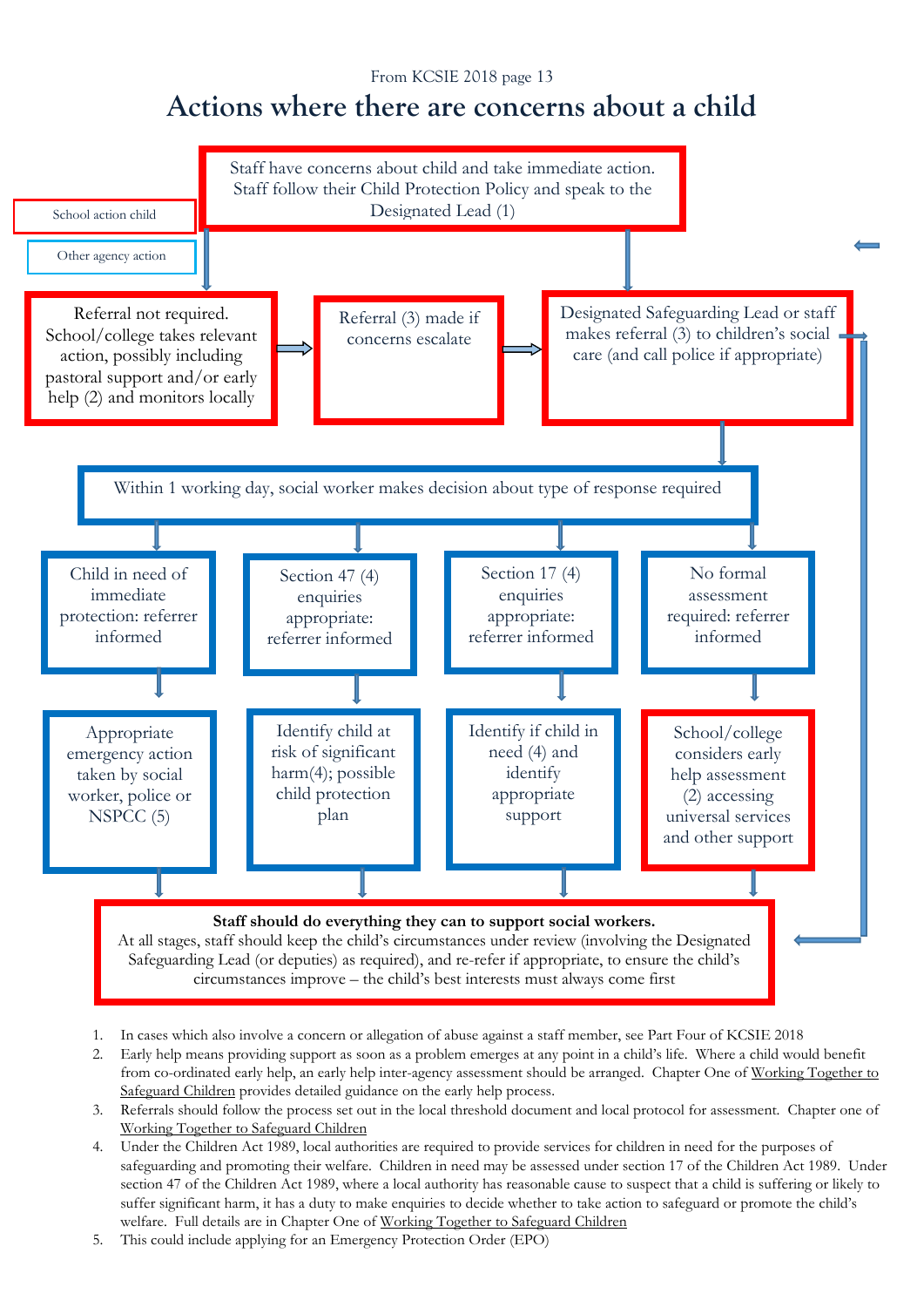#### **SAFE SCHOOLS/SAFE STAFF**

Governors have agreed and ratified the following policies which must be read in conjunction with this policy.

#### **WHISTLE BLOWING/CONFIDENTIAL REPORTING**

St. John Bosco RC Primary School's Whistle Blowing/confidential reporting Policy provides guidance to staff and volunteers on how they can raise concerns and receive appropriate feedback on action taken, when staff have concerns about any adults behaviour.

#### **COMPLAINTS/ALLEGATION MANAGEMENT TOWARDS OR WITH A CHILD OR ADULT**

A safeguarding complaint involving a member of staff must be reported to the Headteacher immediately. Where there are concerns about the Headteacher or Principal, this should be referred to the chair of governors, chair of the management committee or proprietor of an independent school as appropriate. In the event of allegations of abuse being made against the Headteacher, where the Headteacher is also the sole proprietor of an independent school, allegations should be reported directly to the designated officer(s) at the local authority. Staff may consider discussing any concerns with the school's designated safeguarding lead and make any referral via them. (KCSIE, 2018: pg 12)

Consultation without delay with the Designated Officer – Danielle Rose Tel: 0191 561 3901 will determine what action follows. A multi-agency strategy meeting may be arranged to look at the complaint in its widest context, the Headteacher/senior member of school staff must attend this meeting, which will be arranged by the Designated Officer. All issues must be recorded on the allegation management form and the outcome reached must be noted to ensure closure.

[www.safeguardingchildrensunderland.com](http://www.safeguardingchildrensunderland.com/)

#### **TRAINING AND SUPPORT**

All staff members should be aware of the systems within their school or college which support safeguarding and these should be explained to them as part of their induction into the school to ensure they can discharge their responsibilities effectively. This includes: The Child Protection Policy; Staff Behaviour Policy (sometimes called a code of conduct); Safer Working Practice Document and the Names of the Designated Safeguarding Lead and their deputies.

All staff members receive appropriate safeguarding and child protection training which is regularly updated. The governing body decide the frequency and content of this CPD. At St. John Bosco School our whole school training is held annually. In addition, all staff members receive regular safeguarding and child protection updates via staff meetings held weekly or internal CPD as required, but at least annually, to provide them with relevant skills and knowledge to safeguard children effectively and allow them opportunities to contribute to reviewing and shaping the safeguarding arrangements in school inclusive of the Child Protection Policy.

#### **PROFESSIONAL CONFIDENTIALITY**

Confidentiality is an issue which needs to be understood by all those working with children, particularly in the context of Safeguarding. St. John Bosco RC Primary School recognises that the only purpose of confidentiality in this respect is to benefit the child. (Child Protection Sunderland Local Safeguarding Children Board Procedures (to be replaced by Safeguarding Partner arrangements) [www.safeguardingchildrensunderland.com.](http://www.safeguardingchildrensunderland.com/)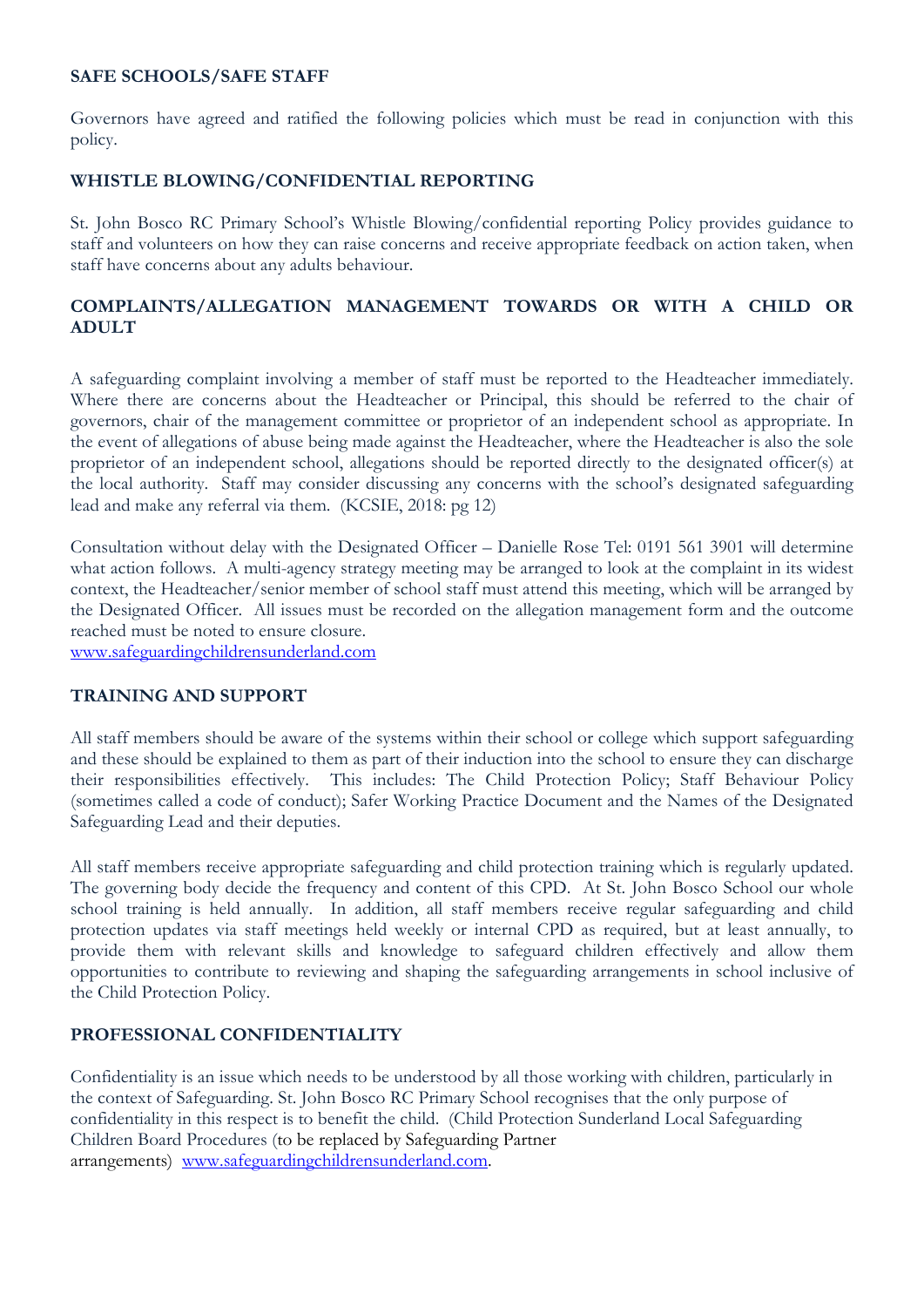#### **RECORDS AND MONITORING**

Well-kept records are essential to good Safeguarding practice. St. John Bosco RC Primary School is clear about the need to record any concerns discussions held, decisions made and reasons for those decisions about a child or children within its care. All staff will follow the schools Information Sharing and Recording Polices to ensure recording keeping is compliant and in line with the General Data Protection Regulations 2018 and Data Protection Act 2018.

Safeguarding recording within St. John Bosco RC Primary School is through a paper based system. Following a child leaving our school we follow the appropriate transfer procedures and retention guidelines.

Retention guidelines are followed accordingly.

#### **ATTENDANCE AT SAFEGUARDING CONFERENCES**

In the event of St. John Bosco RC Primary School being invited to attend Child Protection Conferences, the Designated Safeguarding Lead or Deputy will represent the school and/or identify the most appropriate trained member of staff to provide information relevant to Child Protection Conference (Initial/Review).

#### **SUPPORTING CHILDREN**

St. John Bosco RC Primary School recognises that children who are abused or who witness violence may find it difficult to develop a sense of self-worth and to view the world in a positive way. St. John Bosco RC Primary School may be the only stable, secure and predictable element in the lives of some of the children in its care. The school, therefore, recognises that such children might exhibit challenging and defiant behaviour and will take careful note of the context of such behaviour.

As an Operation Encompass partner we work closely with the Operation Encompass Lead with regards to domestic violence incidents and offer wellbeing checks to our pupils if we are contacted following an incident which has occurred in one of our pupils homes.

St. John Bosco RC Primary School also recognises that children are capable of abusing their peers. Peer on peer abuse can take many forms and any concerns raised will be investigated and dealt with appropriately. No peer on peer abuse should be tolerated or minimised as part of growing up and all those involved will be provided with an appropriate level of support. It is understood that those pupils who have experienced abuse in their own lives may in turn abuse others. This requires a considered and sensitive approach in order that the child can receive appropriate help and support. *See Peer on Peer abuse policy for detailed information.* 

Therefore St. John Bosco RC Primary School will endeavour to support all its pupils through:

- The curriculum, to encourage self-esteem, self-motivation, self- protection.
- The school ethos, which promotes a positive, supportive and secure environment and which gives all pupils and adults a sense of being respected and valued.
- Approaches which allow children and young people to develop critical thinking, literacy skills and digital literacy skills.
- A curriculum which explores human rights, equality, democracy and tolerance and prepares children and young people fully for life in modern Britain.
- A curriculum where children develop personal resilience, understand and can take appropriate risks or have personal strategies/safety plans that allow them to manage their own safety. This includes topics covered as part of Relationships and Sex and Relationships Education as well as Fundamental British Values and the SMSC Curriculum which cover harm, abuse, positive and healthy relationships and crime.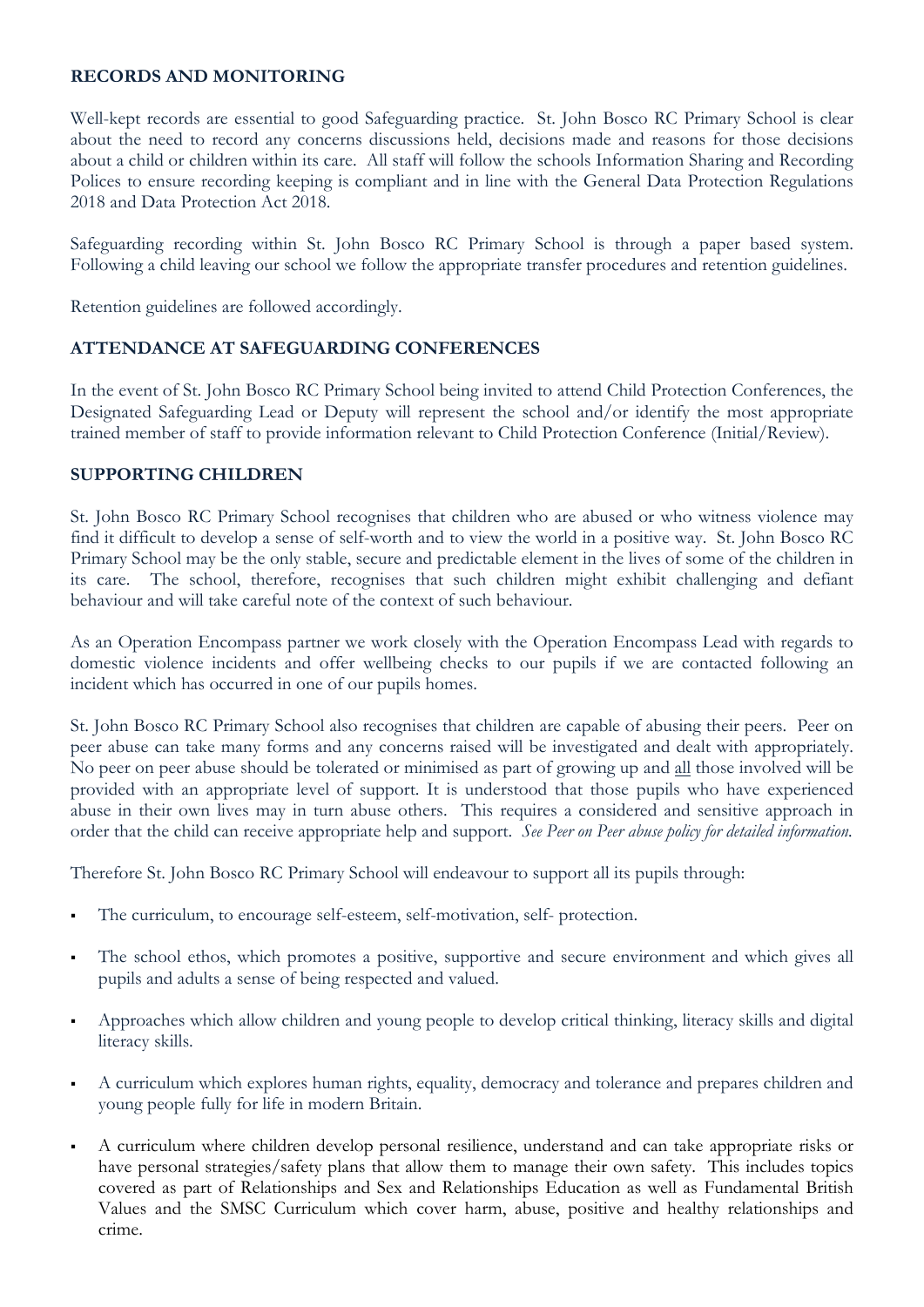- A coherent management of Behaviour and Discipline Policy & Procedures inclusive of the Use of Reasonable Force.
- Liaison with other professionals and agencies who support children and parents.
- A commitment to develop productive, supportive relationships with parents whenever it is in the child's interest to do so.
- The development and support of a responsive and knowledgeable staff group whose role it is to respond appropriately in all safeguarding situations.

St. John Bosco RC Primary School recognises that, statistically, children with behavioural difficulties and disabilities are the most vulnerable to abuse. School staff who work, in any capacity, with children with profound and multiple disabilities, sensory impairment and/or emotional and behavioural problems will need to be particularly sensitive to signs of abuse. School staff must give consideration to children who are subject to a statement of special needs, an Education Health and Care Plan or have a medical condition, as these can mask safeguarding issues and may often be attributed to the medical condition rather than that a child may be being harmed. Concerns such as changes in behaviour and presentation (both physical and mental) must be considered for each individual child and their own circumstances and must not be dismissed. Children with SEN are often more prone to peer group isolation than other children and there is greater potential for children with SEN and disabilities being disproportionally impacted by behaviours such as bullying, without outwardly showing any signs. Therefore, time must be taken to ensure that the full circumstances of any child who has additional needs and requires support around language and communication is shared at the point of referral to ensure the best possible outcome for the child is always achieved and their voice through any form of communication is always heard. To address these additional challenges, schools and colleges should consider extra pastoral support for children with SEN and disabilities.

St. John Bosco RC Primary School also recognises that in a home environment where there is domestic violence, drug or alcohol misuse or mental health issues children may also be vulnerable and in need of support and protection.

This policy MUST be read in conjunction with other related policies in school.

- **A Robust School Recruitment and Selection policy**-inclusive of safer recruitment guidance and regulation, for example a S**ingle Central Record** which demonstrates the pre-employment vetting checks for all staff (e.g. identity, professional qualifications, right to work in the UK, further checks on people who have lived or worked outside the UK including recording checks for those EEA teacher sanctions and restrictions), for the workforce who are in regulatory activity (enhanced DBS, children's/adult barred list, prohibition from teaching check, section 128 check for management positions) and supervision of those who don't meet this requirement.
- Clear recruitment procedures which embed keeping children safe across every aspect from vacancy to conditional appointments, induction and an on-going culture of vigilance.
- Trained panel members who ensure that the policy works in practice in all recruitment and selection within the school.
- School Staffing (England) Regulations 2009, Regulation 9: require governing bodies of maintained schools to ensure at least one member of a recruitment panel must undertake safer recruitment training to satisfy all requirements in the statutory guidance Keeping Children Safe in Education 2018 and Working Together 2018. At St. John Bosco School we share this commitment.
- **Staff Behaviour Policy (Code of Conduct) Safer Recruitment Consortium Guidance for Safer Working Practices for those working with Young People in Education Settings, October 2015**. The school will ensure that all staff and volunteers are aware of the need for maintaining appropriate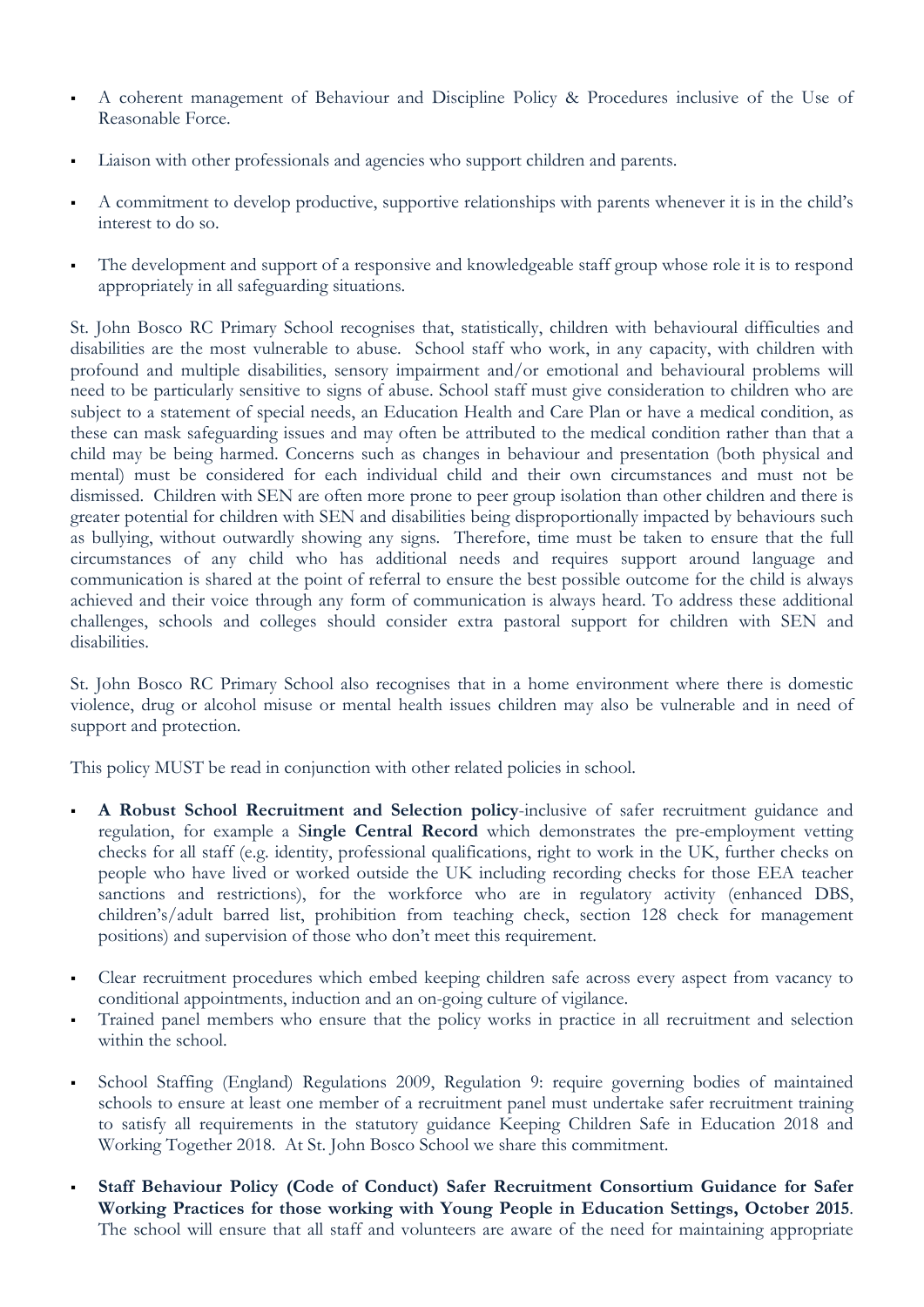and professional boundaries in their relationships with young people and agree to work within all policies and procedures to safeguard both children and adults.

- The school will ensure that staff and volunteers are aware that sexual relationships with pupils aged under 18 are unlawful and could result in legal proceedings being taken against them under the Sexual Offences Act 2003 (Abuse of Position of Trust).
- **Behaviour & Discipline Policy** inclusive of the Use of Reasonable Force/Positive Handling and confiscating and searching.
- **Anti-Bullying Policy/Cyber/Online Bullying.**
- **On-Line Safety Policy -** inclusive of appropriate usage documentation (covering the use of mobile phones, cameras and all other technology within the school or setting)
- **Inclusion & Special Education Needs Policy.**
- **The Schools Educational Visits/Off Site Policy** (reviewed annually) reflects the consideration we give to the safeguarding of our children both within the school environment and when away from the school when undertaking school trips, visits or pupils being creatively educated.
- **Peer on Peer Abuse Policy**

.

- **Photographic and Digital Imagery Policy** with parental consent forms annually signed.
- **Administration of Medicines Policy and Procedures** with trained staff who manage this.
- **Pupils with Medical Needs Policy** and implications for your workforce, pupils and partnership with parents.
- **Attendance Management policy** school management for attendance and the partnership with the LA/ Together for Children in reporting children missing from education and those deleted from the schools admission register. This includes the need for two emergency contact details for every pupil, where possible.
- **Missing Children Policy** inclusive of runaways, missing, and children missing from education, ensuring appropriate safeguarding responses.
- **Complaints Policy**
- **Allegation Management Policy**
- **Confidentiality and Whistle blowing Policy.**
- **Information Sharing Policy** (internal and external exchange of information)
- **Looked after Children Policy** inclusive of named Looked After Teacher whose role is to champion the achievement of Looked After Children in your school and work closely with the Designated Safeguarding Lead and the Virtual Headteacher within the LA/Together for Children who has responsibility for the LAC.
- **Intimate Care and Care Plan Policy** inclusive of procedure to support pupils who have an accident and either wet, soil or menstruate and need assistance.
- **Unaccompanied travel to and from school procedure** to ensure pupils safety.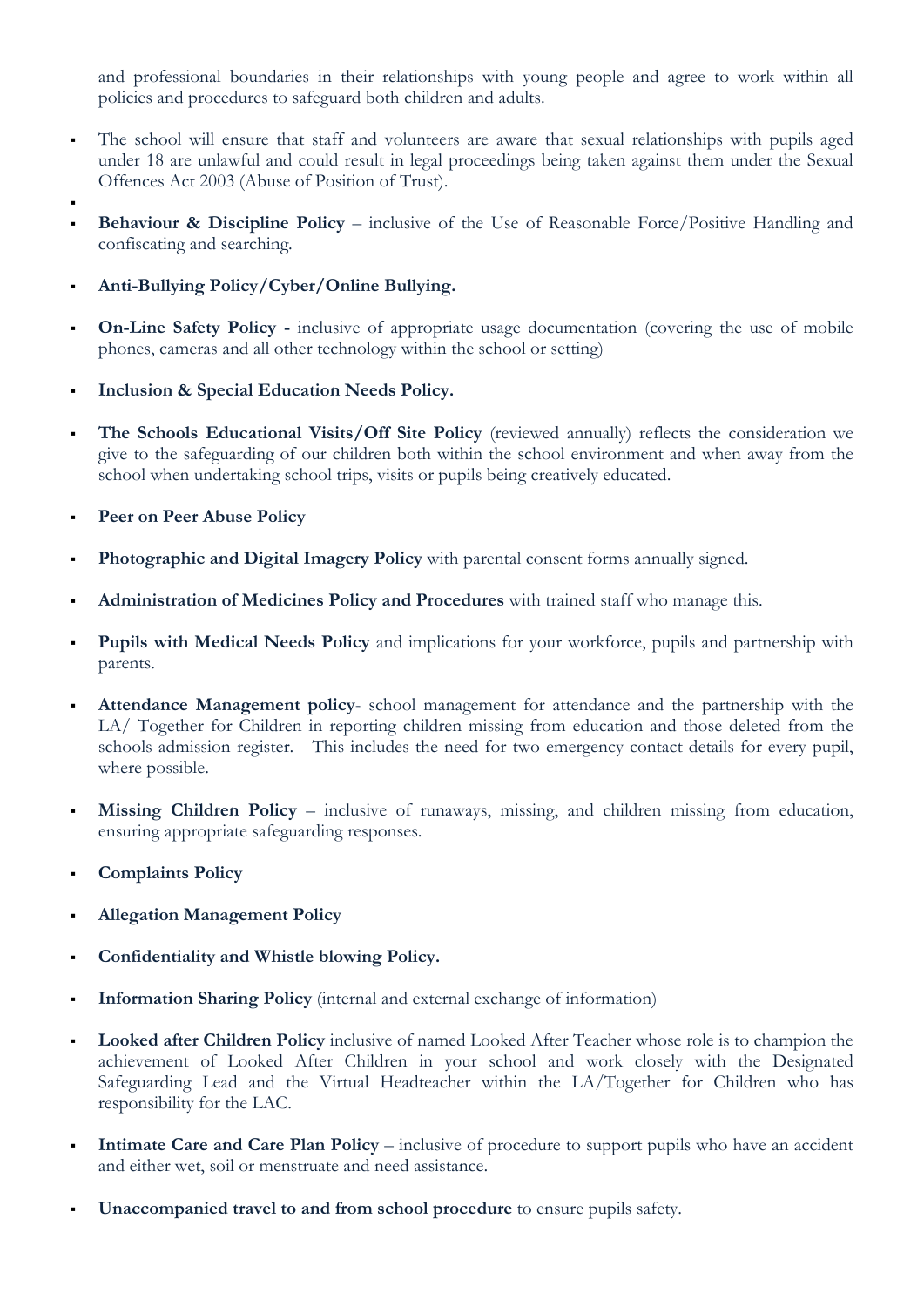- **Single Equality Scheme.**
- **Spiritual, Moral, Social and Cultural Curriculum** inclusive of Female Genital Mutilation, Domestic Abuse, Child Sexual Exploitation, Mental Health and Well-being and Fundamental British Values.

**This template was originally developed by members of CAPE (National Group of Education Leads for Safeguarding/Child Protection across the North West/East) Sunderland City Council Education Safeguarding Team remodelled and adapted it to suit local needs. In 2014, 2015, 23016 and 2017 this template was again revised in partnership with Pam Gartland: Safeguarding First Ltd to provide a guidance tool for schools in light of the new statutory DfE guidance 'Keeping Children Safe in Education'.** 

It has been informed by the following legislation and national & local guidance:

Children Act 1989/2004 <http://www.legislation.gov.uk/ukpga/2004/31/contents>

CP Referral Form <https://togetherforchildren.org.uk/professionals/integrated-contact-referral-team>

Data Protection Act 2018 <http://www.legislation.gov.uk/ukpga/2018/12/contents/enacted>

DfE Statutory framework for the Early Years Foundation Stage (EYFS) 2017 [https://assets.publishing.service.gov.uk/government/uploads/system/uploads/attachment\\_data/file/5966](https://assets.publishing.service.gov.uk/government/uploads/system/uploads/attachment_data/file/596629/EYFS_STATUTORY_FRAMEWORK_2017.pdf) [29/EYFS\\_STATUTORY\\_FRAMEWORK\\_2017.pdf](https://assets.publishing.service.gov.uk/government/uploads/system/uploads/attachment_data/file/596629/EYFS_STATUTORY_FRAMEWORK_2017.pdf)

Early help Referral Form [www.togetherforchildren.org.uk/professionals/early-help](http://www.togetherforchildren.org.uk/professionals/early-help) 

Education Act 2002 Section 175 [www.legislation.gov.uk/ukpga/2002/32/section/175](http://www.legislation.gov.uk/ukpga/2002/32/section/175)

Education (Independent School Standards) Regulations 2014 <http://www.legislation.gov.uk/uksi/2014/3283/schedule/made>

Equality Act 2010 <https://www.gov.uk/guidance/equality-act-2010-guidance>

General Data Protection Regulations, 2018 [https://ec.europa.eu/commission/priorities/justice-and-fundamental-rights/data-protection/2018-reform](https://ec.europa.eu/commission/priorities/justice-and-fundamental-rights/data-protection/2018-reform-eu-data-protection-rules_en)[eu-data-protection-rules\\_en](https://ec.europa.eu/commission/priorities/justice-and-fundamental-rights/data-protection/2018-reform-eu-data-protection-rules_en)

Information Sharing: Advice for Practitioners providing safeguarding services <https://www.gov.uk/government/publications/safeguarding-practitioners-information-sharing-advice>

Freedom of Information Act 2000 [http://www.legislation.gov.uk/ukpga/2000/36/pdfs/ukpga\\_20000036\\_en.pdf](http://www.legislation.gov.uk/ukpga/2000/36/pdfs/ukpga_20000036_en.pdf)

Keeping Children Safe in Education 2018 <https://www.gov.uk/government/publications/keeping-children-safe-in-education--2>

Non-Maintained Special Schools (England) Regulations 2015 <http://www.legislation.gov.uk/uksi/2015/728/made>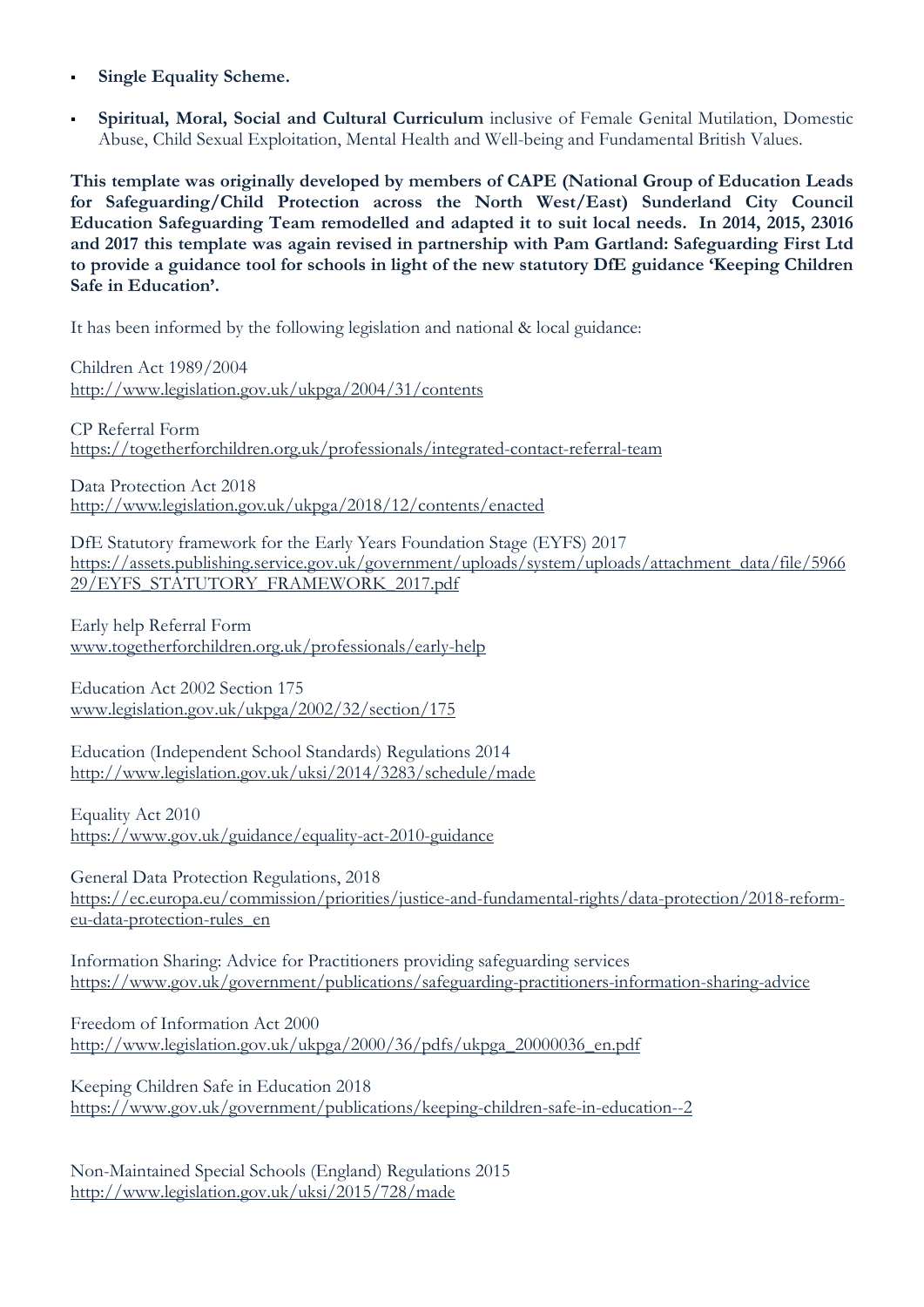Public Sector Equality Duty Guidance for Schools in England [https://www.equalityhumanrights.com/en/publication-download/public-sector-equality-duty-guidance](https://www.equalityhumanrights.com/en/publication-download/public-sector-equality-duty-guidance-schools-england)[schools-england](https://www.equalityhumanrights.com/en/publication-download/public-sector-equality-duty-guidance-schools-england)

Safeguarding Vulnerable Groups Act 2006 <http://www.legislation.gov.uk/ukpga/2006/47/contents>

School attendance: Guidance for schools <https://www.gov.uk/government/publications/school-attendance>

Sexual Offences Act 2003 <http://www.legislation.gov.uk/ukpga/2003/42/contents>

Sunderland Safeguarding Children Board Procedures [www.safeguardingchildrensunderland.com](http://www.safeguardingchildrensunderland.com/)

What to do if you are worried a child is being abused 2015 [https://www.gov.uk/government/uploads/system/uploads/attachment\\_data/file/419604/What\\_to\\_do\\_if](https://www.gov.uk/government/uploads/system/uploads/attachment_data/file/419604/What_to_do_if_you_re_worried_a_child_is_being_abused.pdf) [\\_you\\_re\\_worried\\_a\\_child\\_is\\_being\\_abused.pdf](https://www.gov.uk/government/uploads/system/uploads/attachment_data/file/419604/What_to_do_if_you_re_worried_a_child_is_being_abused.pdf)

Working together to safeguard children HM GOV (2018) <https://www.gov.uk/government/publications/working-together-to-safeguard-children--2>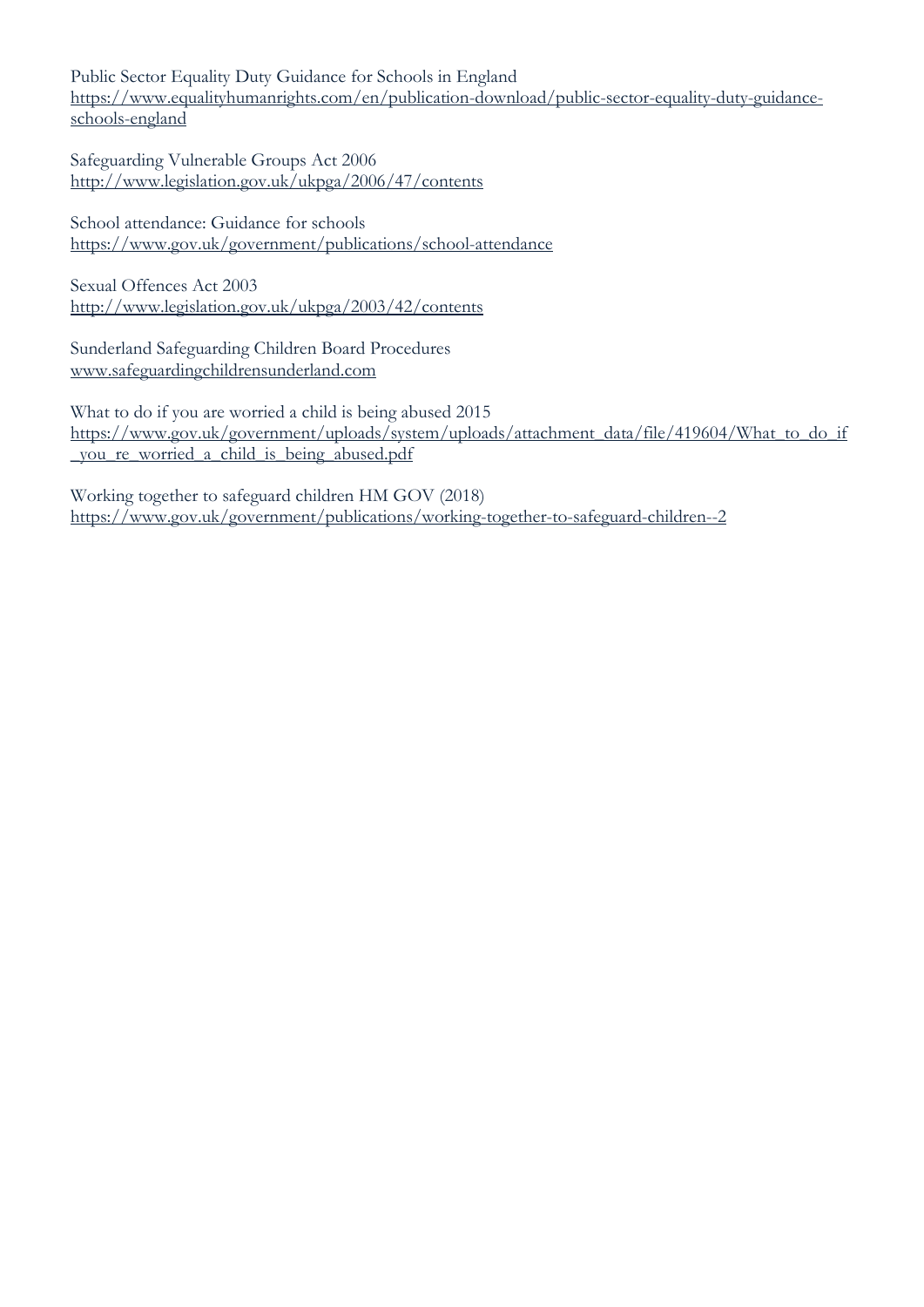#### Appendix 1

| Abuse or<br>Safeguarding<br><b>Issue</b> | <b>Link to Guidance/Advice</b>                                                     | Source                                         |
|------------------------------------------|------------------------------------------------------------------------------------|------------------------------------------------|
| Abuse                                    | What to do if you're worried a child is being abused                               | <b>DfE</b> Advice                              |
|                                          | Domestic abuse: Various Information/Guidance                                       | Home Office                                    |
|                                          | Faith based abuse: National Action Plan                                            | DfE Advice                                     |
|                                          | Relationship Abuse: Disrespect Nobody                                              | Home Office Website                            |
| Bullying                                 | Preventing bullying, including cyberbullying                                       | DfE Advice                                     |
| Children and the                         | Advice for 5-11 year olds witnesses in criminal courts                             | MoJ Advice                                     |
| courts                                   | Advice for 12-17 year olds witnesses in criminal courts                            | MoJ Advice                                     |
| Children missing                         | Children missing education                                                         | <b>DfE</b> Statutory Guidance                  |
| from education,                          | Child missing from home or care                                                    | <b>DfE</b> Statutory Guidance                  |
| home or care                             | Children and adults missing strategy                                               | Home Office Strategy                           |
| Children with                            | National information centre on Children of Offenders                               | Barnardo's in partnership with Her             |
| family members                           |                                                                                    | Majesty's Prison and Probation                 |
| in prison                                |                                                                                    | Service (HMPPS) Advice                         |
| Child<br>Exploitation                    | County Lines: Criminal exploitation of children and<br>vulnerable adults           | Home Office Guidance                           |
|                                          | Child sexual exploitation: Guide for practitioners                                 | <b>DfE</b> Guidance                            |
|                                          | Trafficking: Safeguarding children                                                 | DfE & HO Guidance                              |
| Drugs                                    | Drugs: Advice for schools                                                          | DfE & ACPO Advice                              |
|                                          | Drug strategy 2017                                                                 | Home Office Strategy                           |
|                                          | Information and advice on drugs                                                    | Talk to Frank Website                          |
|                                          | ADEPIS platform sharing information and resources for                              | Website developed by Mentor UK                 |
|                                          | schools: Covering drug (& alcohol) prevention                                      |                                                |
| 'Honour Based                            | Female genital mutilation: Information and resources                               | Home Office                                    |
| Violence'                                | Female genital mutilation: Multi agency statutory guidance                         | DfE, DH and HO Statutory                       |
|                                          |                                                                                    | Guidance                                       |
| (so called)                              | Forced marriage: Information and practice guidelines                               | Foreign Commonwealth Office and<br>Home Office |
| Health and Well-<br>being                | Fabricated or induced illness: Safeguarding children                               | DfE, DH and Home Office                        |
|                                          | Rise Above: Free PSHE resources on health, wellbeing and<br>resilience             | Public Health England Resources                |
|                                          | Medical conditions: Supporting pupils at school                                    | <b>DfE</b> Statutory Guidance                  |
|                                          | Mental health and behaviour                                                        | DfE Advice                                     |
| Homelessness                             | Homelessness: How local authorities should exercise their<br>functions             | <b>HCLG</b>                                    |
| Online                                   | Sexting: Responding to incidents and safeguarding children                         | UK Council for Child Internet<br>Safety        |
| Private Fostering                        | https://www.gov.uk/government/publications/children-<br>act-1989-private-fostering | <b>DfE</b> Statutory Guidance                  |
| Radicalisation                           | Prevent duty guidance                                                              | Home Office Guidance                           |
|                                          | Prevent duty advice for schools                                                    | <b>DfE</b> Advice                              |
|                                          | Educate against hate website                                                       | DfE & Home Office                              |
| Violence                                 | Gangs and youth violence: For schools and colleges                                 | Home Office Advice                             |
|                                          | Ending violence against women and girls 2016-2020 strategy                         | Home Office Strategy                           |
|                                          | Violence against women and girls: National statement of                            | Home Office Guidance                           |
|                                          | expectations for victims                                                           |                                                |
|                                          | Sexual violence and sexual harassment between children in                          | <b>DfE</b> Advice                              |
|                                          | schools and colleges                                                               |                                                |
|                                          | Serious violence strategy                                                          | Home Office Strategy                           |